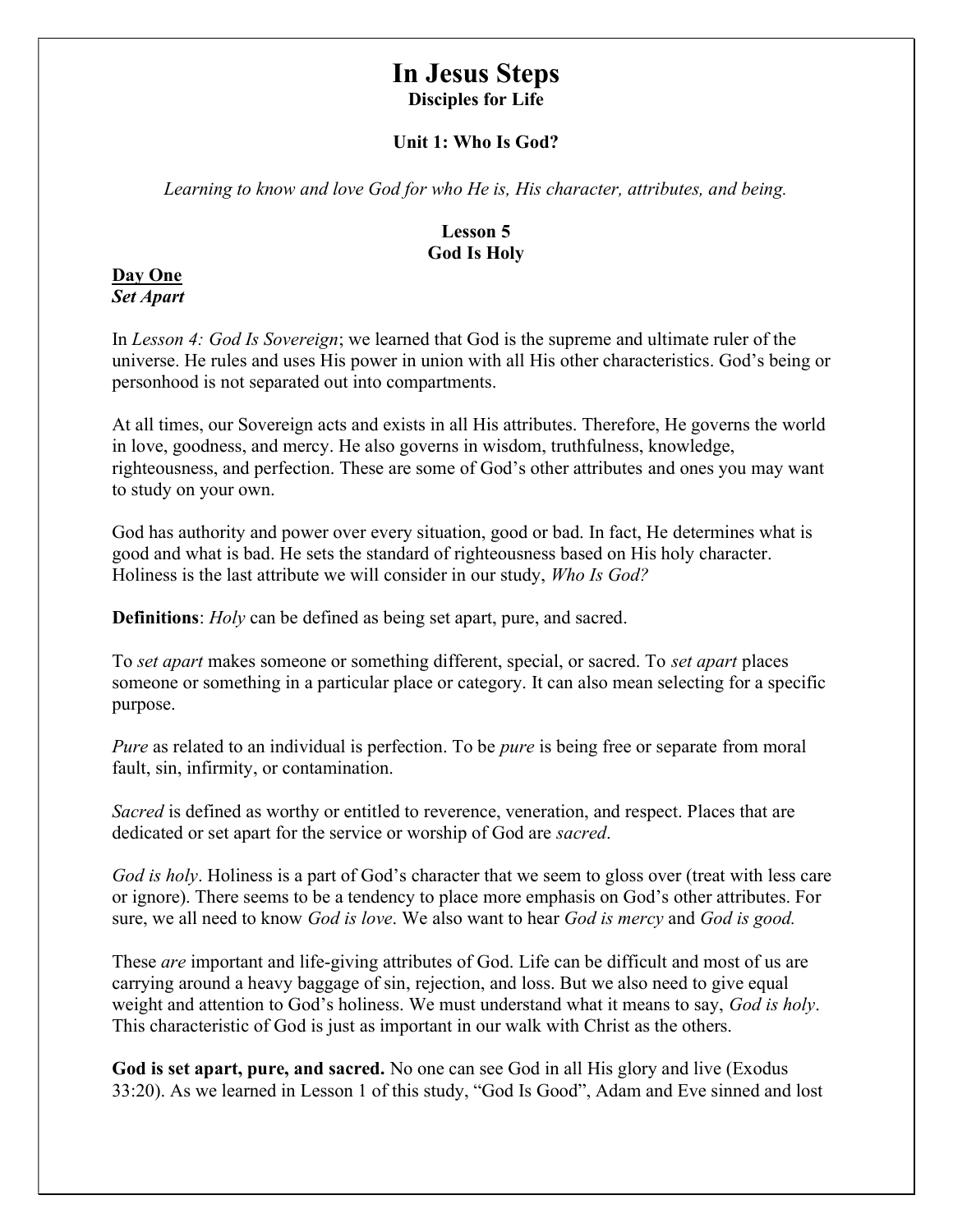the privilege of seeing God face to face. They lost the privilege for us also. But God already had a plan.

God worked out a way for people to be restored in relationship with Him. He wants all human beings to be reinstated into a holy priesthood capable of serving a holy God. Jesus makes this possible for us; He is the way, the truth, and the life, as Jesus Himself has declared (John 14:6).

Those who deny Christ will be sent to hell by a holy and righteous God. Saying a prayer of commitment (promise, pledge, or dedication) and then not following Jesus is alarming. It could indicate an unrepentant and unchanged heart. A true believer, though by no means perfect, loves God and obeys Him.

Jesus said to fear God and not those who kill the body (Luke 12:4–5). They may kill the body, but God has the power and authority to throw those who reject His Son into hell. The holy people of God will join Him in relationship now and see Him face to face after our earthly death. The unholy people will not.

Fear of the Lord: Fear of the Lord is defined as a mix of reverence, dread, and wonder. It is complete awe of the reality of God's holiness and power. It is trusting, serving, and worshipping God with veneration and respect. Fear of the Lord also includes recognizing our accountability and the stern judgment to those who reject God's gift of salvation in Christ Jesus.

## Read Acts 9:31 and answer questions 1–2:

Then the church throughout Judea, Galilee and Samaria enjoyed a time of peace and was strengthened. Living in the fear of the Lord and encouraged by the Holy Spirit, it increased in numbers. Acts 9:31 (Read 2 Corinthians 5:7–11)

1. The early church lived in the of the Lord.

2. Why do you think these early believers were following Jesus?

When you live in the fear of the Lord, you are following Jesus. You are not afraid of what anyone may do to you. You are faithful to God. You understand God's mystery, power, and holiness. You recognize that God is pure and hates evil. All people will be accountable or answerable for the things done in the body, whether good or bad (2 Corinthians 5:10).

God is set apart. No one comes close to His uniqueness. He is our extraordinary, one, true, living God. He is matchless. He is holy.

The fact that God is the creator of the universe sets Him apart from everyone. He is truly in a category by Himself. Creation itself shouts of God's holiness. It also reveals His creativity, beauty, and awesome power.

## Read Genesis 2:2–3 and answer questions 3–5: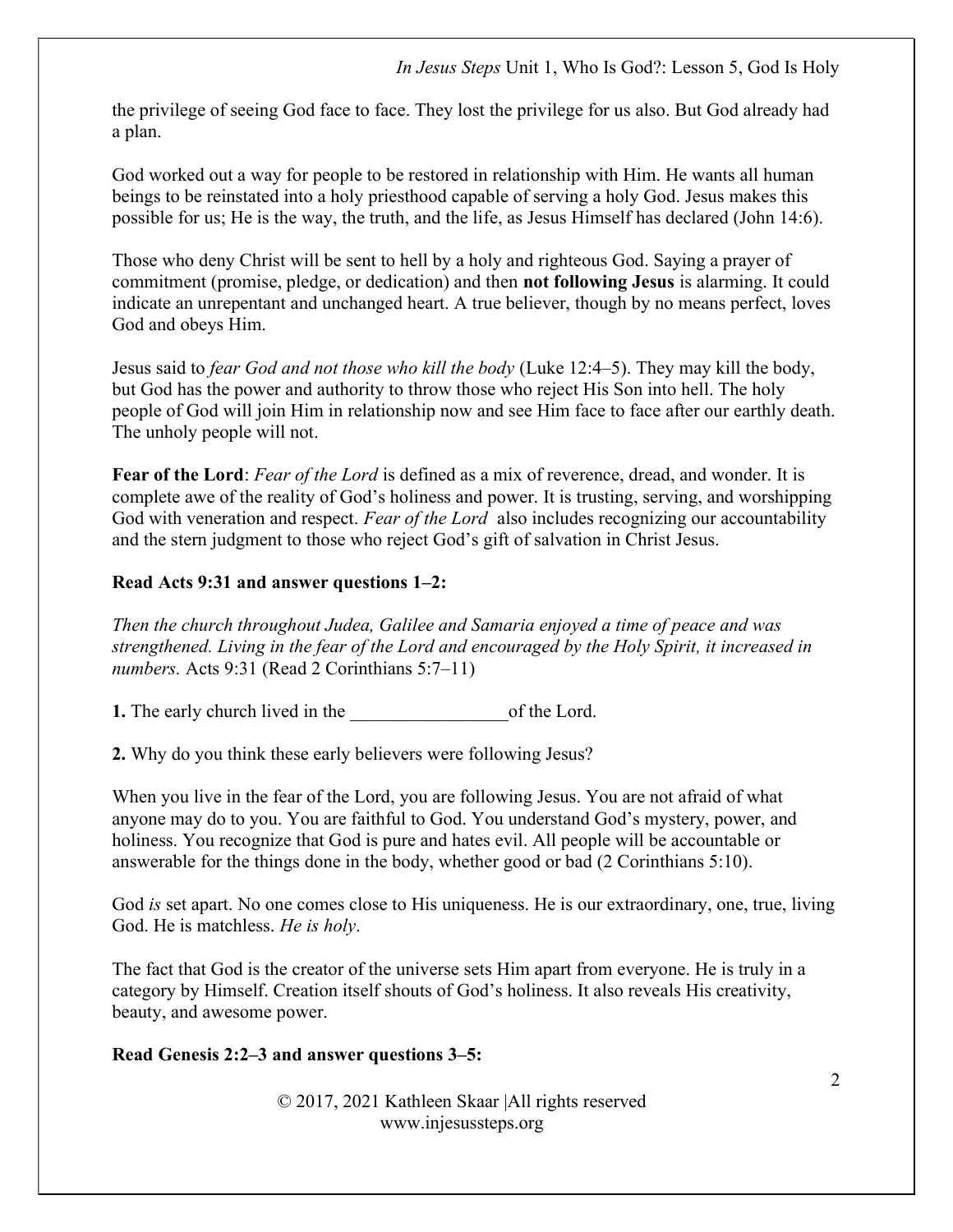In Jesus Steps Unit 1, Who Is God?: Lesson 5, God Is Holy

By the seventh day God had finished the work he had been doing; so on the seventh day he rested from all his work.  $3$ Then God blessed the seventh day and made it holy, because on it he rested from all the work of creating that he had done. Genesis  $2:2-3$ 

**3.** By the seventh day God finished His work of creating the world and He  $(0, 2)$ .

4. Then God blessed the seventh day and made it \_\_\_\_\_\_\_\_\_\_\_\_\_\_\_\_\_\_\_\_ (v. 3a).

5. Why did God bless the seventh day and make it holy (v. 3b)?

**Definition:** The Hebrew word translated Sabbath in the English NIV (Exodus 16:26) is sabbat (בּתָ שַׁ( . In Hebrew, the word sabbat is defined as a day of rest, or the Sabbath. The Sabbath, or seventh day according to the Hebrew calendar, is Saturday. The first day of the week is Sunday.

Genesis 2:3 is the first place the word holy is used in the Bible. God set apart the Sabbath (Saturday) for a special purpose. People should rest because God rested from His work. Our rest also demonstrates or expresses an obedient heart. God made the day holy and therefore, we keep it pure and set apart for Him.

# Read Hebrews 1:3 and answer questions 6–8:

The Son is the radiance of God's glory and the exact representation of his being, sustaining all things by his powerful word. After he had provided purification for sins, he sat down at the right hand of the Majesty in heaven. Hebrews 1:3

6. Who is the exact representation of God's being (v. 3a)?

7. What work did the Son accomplish on the cross (v. 3b)?

8. What did Christ do after He completed His sacrifice for the purification of sins (v. 3c)?

The Sabbath is a holy day made for resting and for honoring God as creator and provider of all things. Jesus rose from the dead on Sunday after having mediated (or acting as the go-between of) a new and eternal covenant for people. Therefore, Sunday is now the Christian's time of rest and corporate worship.

Jesus is the exact representation of God's being and thinks and acts exactly in the same way (John 5:19). So, when Jesus ascended into heaven, He sat down at the right hand of God to rule with supreme authority, and to take a *Sabbath* rest from His completed work on earth. Recall Jesus' words from the cross, "It is finished" (John 19:30).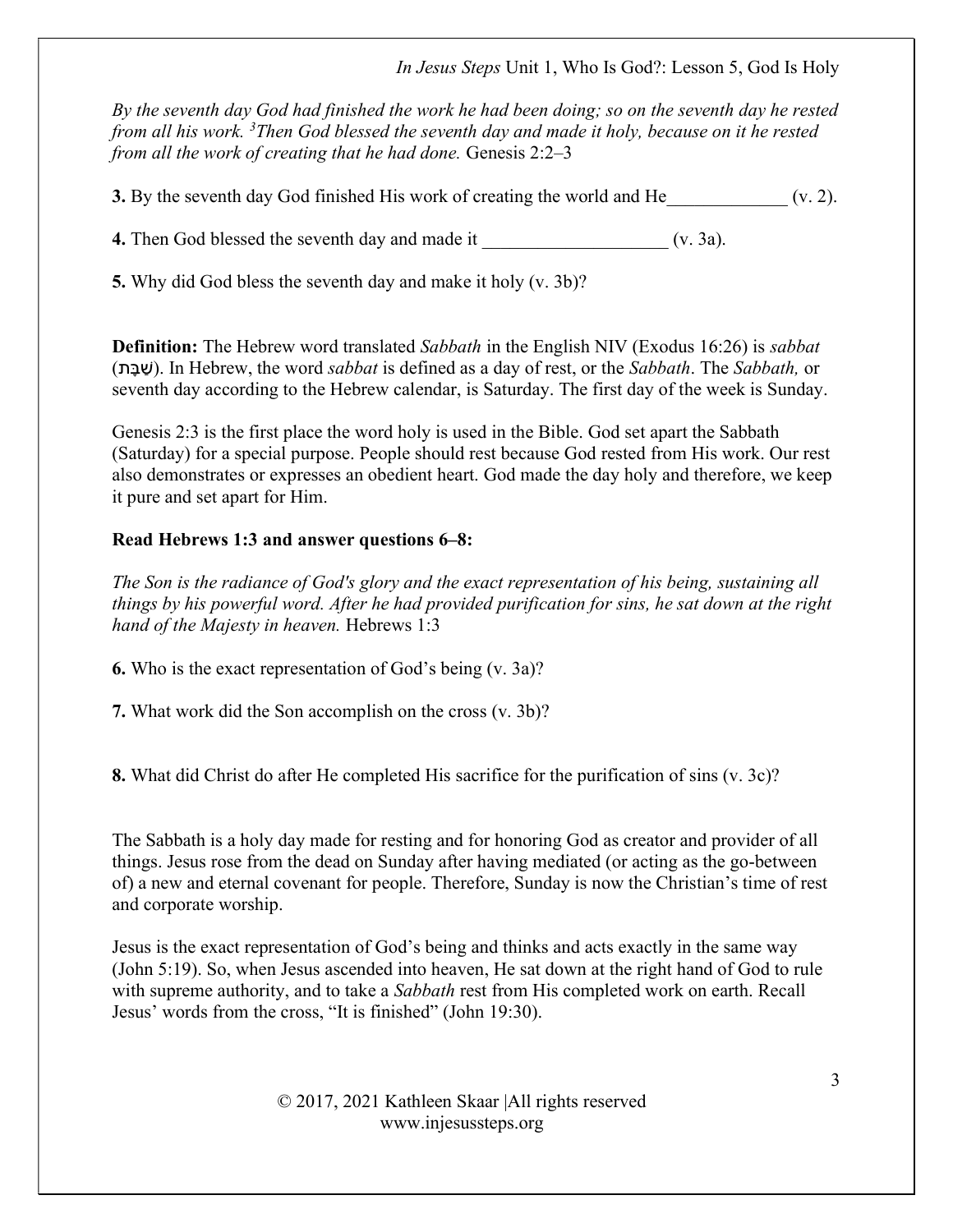God had made the Sabbath holy at the time of creation. However, we do not learn of its extreme importance until the time of Moses. The Sabbath was a sign between God and the generations to come that He is the LORD, and He alone makes people holy (Exodus 31:12–17). Keeping the Sabbath day holy is the fourth commandment, and from the beginning it was serious business. If anyone desecrated (violated, defiled) this day, they were put to death.

God also wanted His people to rest on the Sabbath to appreciate their freedom from their Egyptian captivity (Deuteronomy 5:15). They were to remember the LORD their God brought them out of slavery. They had been unable to free themselves and had to rely on and trust God.

Jesus taught against the strict rules and lack of love surrounding the Sabbath, but never suggested ending its observance (Mark 2:23–28). The early Christians paid close attention to Jesus' teaching through His disciples and observed a special day of rest and worship on the first day of the week (Acts 20:7; 1 Corinthians 16:2).

Think about it. Has anything really changed? We still need rest from our labors. God is still worthy of praise for His awesome creation. We should also remember that the LORD our God brings us out of slavery. We are not able to free ourselves from Satan's bondage. But thank God, Jesus freed us from sin and makes us holy. It should delight us to spend a quiet day with God.

Spending time with God delighted a Scotsman named Eric Liddell  $(1902-1945)$ .<sup>1</sup> Sunday was an especially holy day for Eric. From his youth he had been taught and believed it was a day of rest and worship. This was a day to honor and revere (deeply respecting and admiring) God.

In school Eric excelled at every sport he tried. He was especially good at running. However, he would *not* play sports, including running, on Sunday. When he was 19, he entered his first competition in Scotland. He showed great promise as a first–class runner.

Eric soon became a hero in Scotland for his running ability. He set a new British record by running the 100 yard<sup>2</sup> dash in 9.7 seconds. Following that event, the newspapers announced even more inspiring news, some called it a miracle.

Eric was representing Scotland against Ireland and England. He was entered into the 440–yard race. However, Eric hardly ever ran this distance in competitions. Therefore, he was not expected to win.

Eric and another runner, J.J. Gillies in the next lane, took off on cue. However, Gillies accidentally bumped into Eric and knocked him down. Eric fell into the center of the track while Gillies kept running. Eric thought he had been disqualified so he did not stand up right away.

<sup>&</sup>lt;sup>1</sup>Janet and George Benge, Christian Heroes: in the series Then and Now, book 6: Something Greater than Gold (Seattle, (YWAM Publishing, 1998), 28-50.

<sup>&</sup>lt;sup>2</sup> Roughly equivalent, 1 yard equals .9144 meters. Britain and the U.S. used the measurement of yards at this time in history while many other counties used the metric system. Britain adopted the metric system in 1965.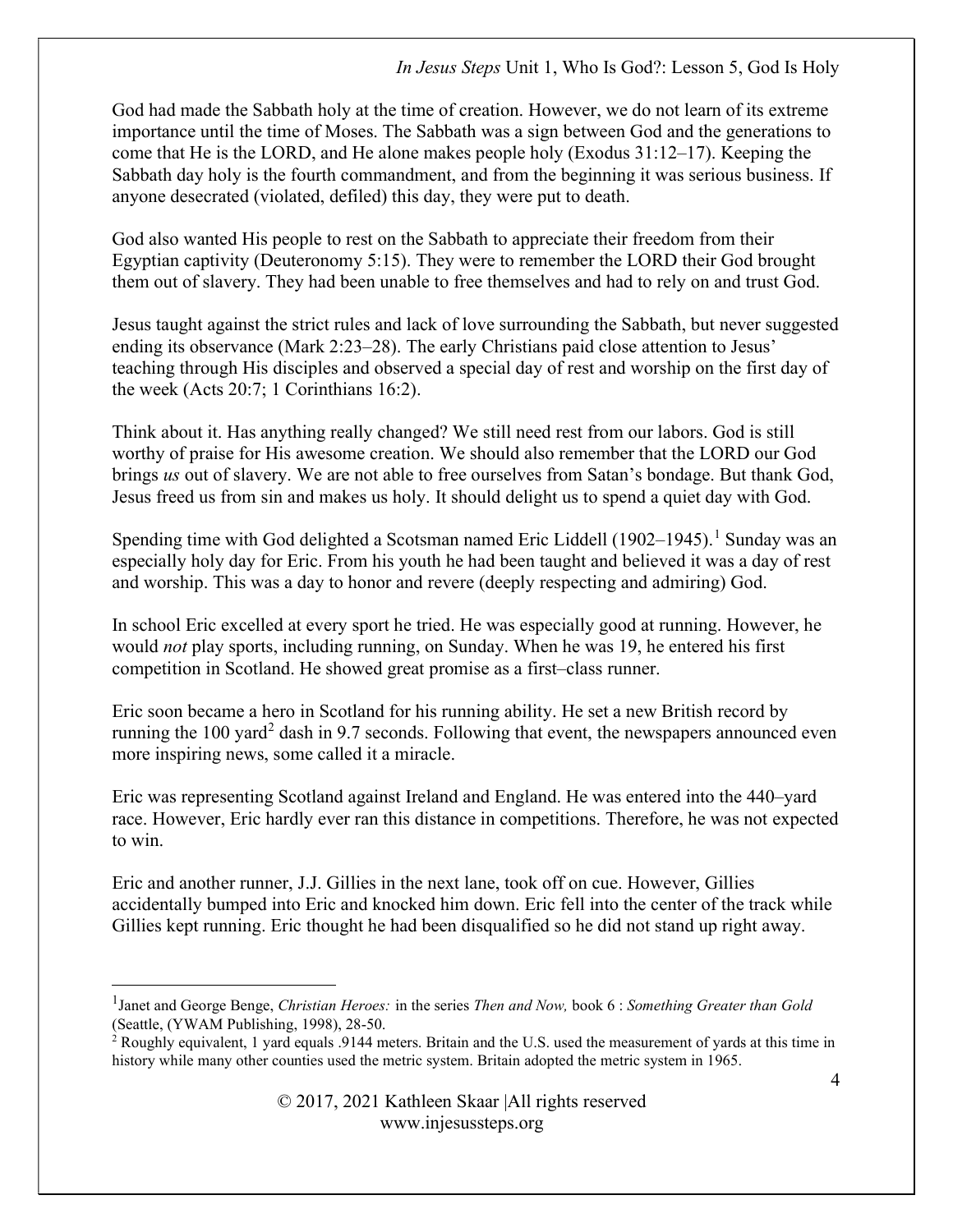However, he had *not* been disqualified. An official waved at him to keep going. When Eric saw him, he immediately jumped to his feet and ran down the track after his competitors. The other runners were at least 20 yards in front of him by this time. It seemed like an excellent effort for good sportsmanship, but an actual win seemed impossible.

The crowd was stunned to see Eric catch up with and then start passing the other runners one by one. Then against all odds he burst across the finish line, winning the race. The crowd went crazy with excitement. He received a hero's welcome when he returned to Scotland.

That same year, 1924, Eric qualified for the Olympic Games, held in Paris, France. He was to run the 100 meters. His country was looking forward to his winning the gold medal. However, three months before the start of the games, Eric received a list of the events. The heats were scheduled on *Sunday*. A heat is a single race within an event. Eric had never competed or practiced on a Sunday, it was a day of rest and worship.

9. Having read Eric Liddell's story above, would you run on Sunday? Explain your answer:

## Action Step

10. God is Holy. Consider this truth as you meditate (think deeply) on the following scriptures. Then write anything that God revealed to you or what you learned through this.

Glory in his holy name; let the hearts of those who seek the LORD rejoice.  $^{11}$ Look to the LORD and his strength; seek his face always. 1 Chronicles 16:10–11

Ascribe to the LORD the glory due his name; bring an offering and come before him. Worship the LORD in the splendor of his holiness.  $30$ Tremble before him, all the earth! The world is firmly established; it cannot be moved. <sup>31</sup>Let the heavens rejoice, let the earth be glad; let them say among the nations, "The LORD reigns!" 1 Chronicles 16:29–31

Worship the LORD in the splendor of his holiness; tremble before him, all the earth.  $^{10}$ Sav among the nations, "The LORD reigns." The world is firmly established, it cannot be moved; he will judge the peoples with equity. Psalm 96: 9–10

The fear of the LORD is the beginning of wisdom, and knowledge of the Holy One is understanding. Proverbs 9:10

Accountability: Be prepared to share your answer to #9 and Action Step #10 with your team.

—End Day One—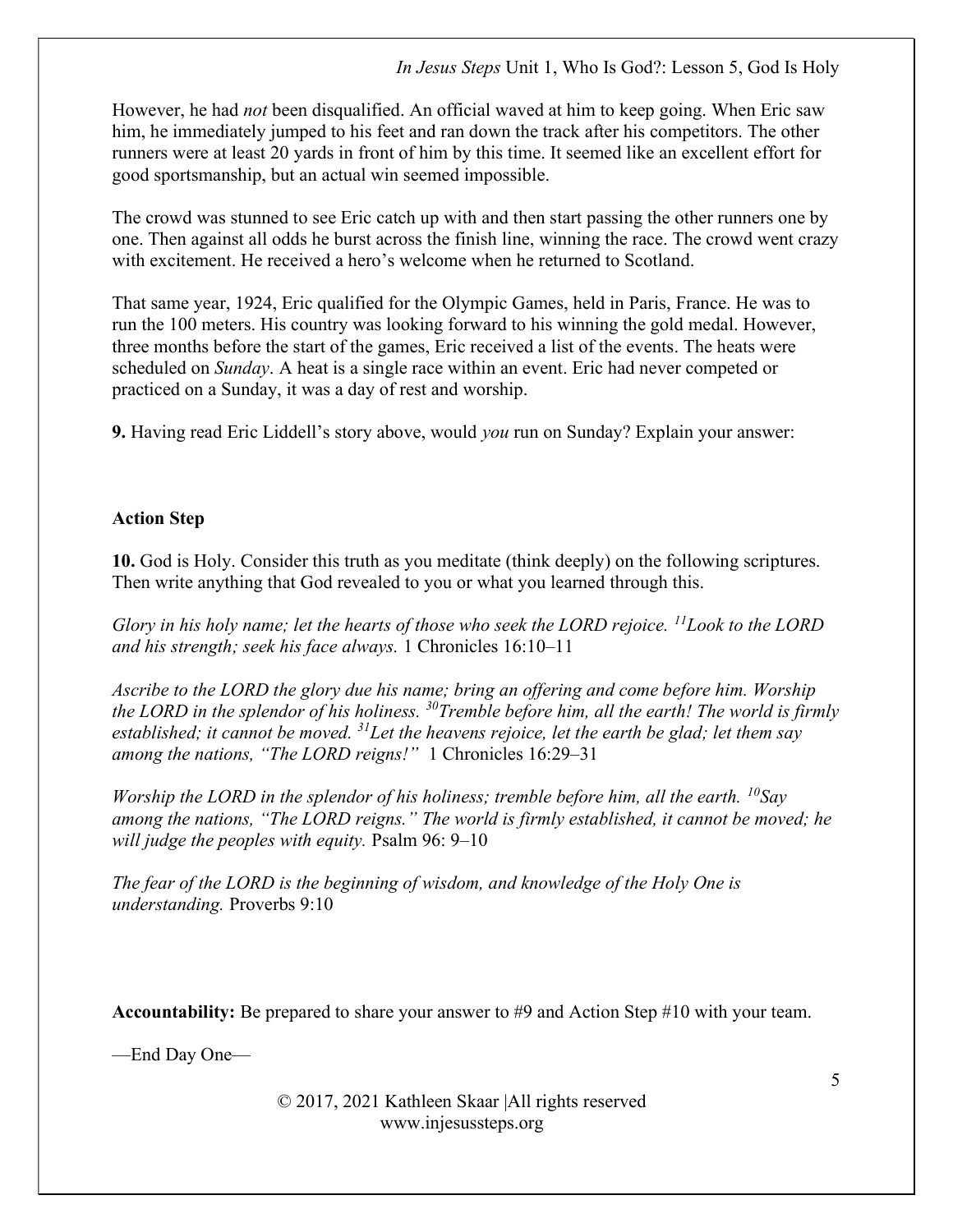#### Day Two Being Friends with the Holy

God is holy. He is always holy. He is set apart or separate from sin and evil. Therefore, everything God does is right. When we complain about our circumstances, we are saying God is not doing right by us. At best we are implying God is unfair, and at worst, we are suggesting that God is bad.

From Lesson 1: God Is Good, we know this truth: "God is good." He is working behind the scenes, even during devastating circumstances. We are to pray and ask for God's help and not complain. We are to place our trust and hope in a good and holy God.

Eric Liddell informed the British Olympic Committee that he could not run the 100-meter race.<sup>3</sup> He had never run on Sunday and would not now—even if it meant giving up a gold medal. The committee met with the organizers of the games in Paris, but they would not make any changes or exceptions. The schedule was the schedule.

When the newspapers ran with the story, the public turned against Eric. Some said he was unfit to represent Scotland. Others even called him a traitor. It was a difficult time for Eric as he endured such hateful comments. But for Eric, God was to be honored, even above his country.

I cannot help but think how easy it would have been to justify running on Sunday. It was the Olympics and the whole world was watching. Just think how much one could honor God when the gold medal was won. Besides, running is more pleasure than work, right?

Upon further examination, all of the reasons given to justify running are really just excuses for one's own glory. It is a desire to be in the limelight. It is the human flesh wanting attention, fame, and honor. Eric was only interested in honoring God in the way God desired.

Nevertheless, Eric was human, and it was challenging to endure such widespread verbal abuse. Because God is holy, He cares about those afflicted (troubled) by others. God is pure and is not pleased when people sin against each other.

In the case of the Israelites, God heard their groans and cries for freedom. He saw the way the Egyptians were oppressing (abusing) them and desired to relieve their suffering. God would use a man named Moses to deliver His people from slavery.

<sup>3</sup> Ibid., 46.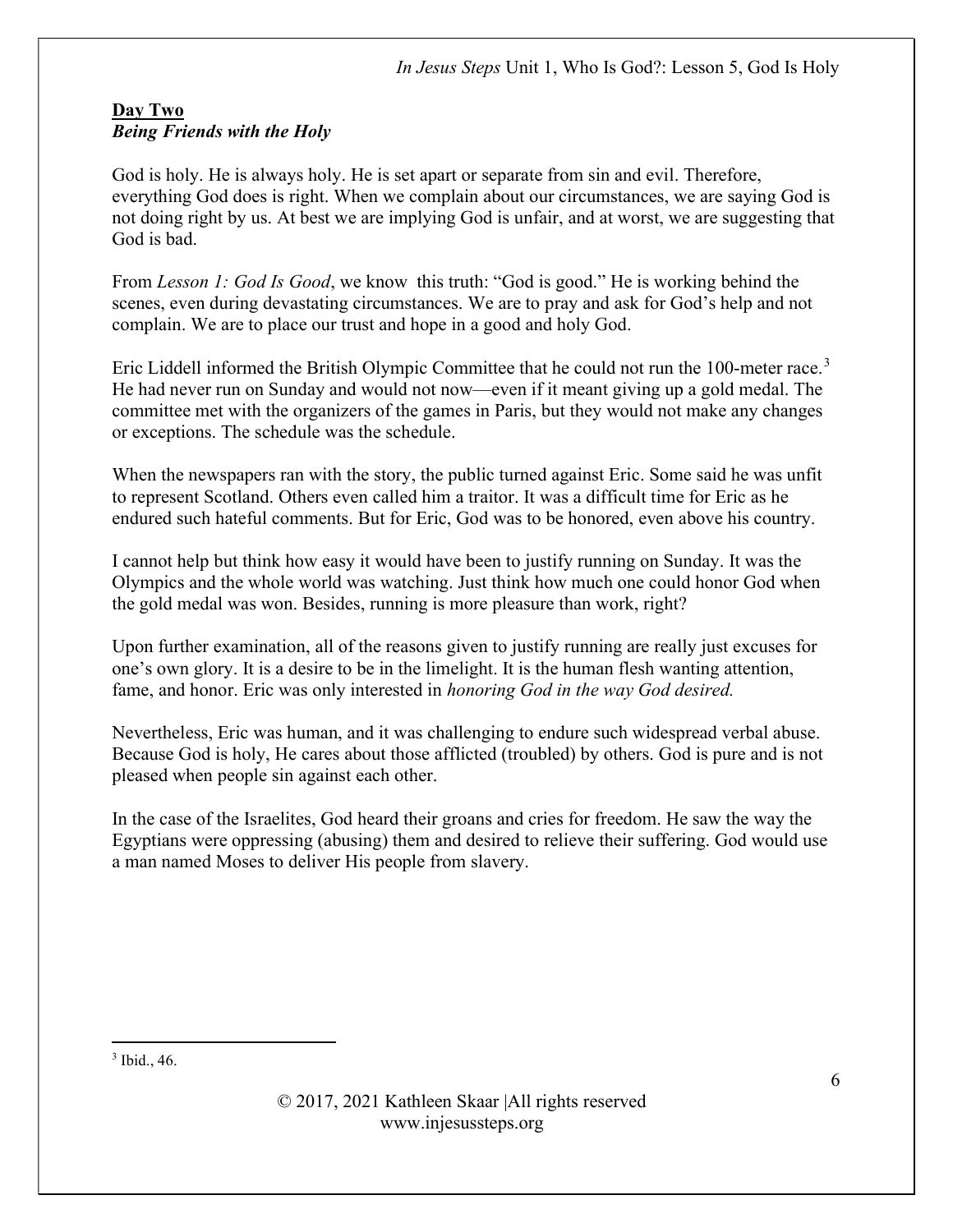## Read Exodus  $3:2-5$  and answer questions  $11-15$ :

There the angel of the LORD appeared to him in flames of fire from within a bush. Moses saw that though the bush was on fire it did not burn up.  ${}^{3}S\sigma$  Moses thought, "I will go over and see this strange sight—why the bush does not burn up."  $4$ When the LORD saw that he had gone over to look, God called to him from within the bush, "Moses! Moses!" And Moses said, "Here I am."<sup>5</sup> "Do not come any closer," God said. "Take off your sandals, for the place where you are standing is holy ground." Exodus  $3:2-5$ 

11. There the of the of the appeared to him in of

from within a bush  $(v. 2a)$ .

Think a moment about fire. You probably imagined flames of yellow, orange or red. Did you know that a fire may actually burn white? White is the hottest color possible for organic (living matter) material. Among other things in the Bible, fire is used as a symbol to represent God's holiness. Fire is dangerous and not something to be trifled with. So too, God's holiness should strike fear in our hearts. We should be frightened of ever treating God in an unholy way.

12. What drew Moses' attention to the bush (vs. 2–3)?

13. The angel or messenger appears, and God calls, "Moses! Moses!" How does Moses respond (v. 4c)?

14. What is the reason God gives for having Moses take off his sandals (v. 5)?

15. Why is the ground holy?

The LORD does not question, "Is that you Moses?" He is emphatic (forceful) and commanding. God speaks authoritatively in the power of His awesome holiness.

Moses answers and obeys God. He remains a respectful distance away and removes his sandals. God's presence has turned this ordinary dirt into sacred soil.

The stage is set. God has a sacred mission for Moses. He is to go to Pharaoh, king of Egypt, and bring the Israelites out of slavery. Moses recognizes this is a huge and dangerous undertaking. He starts giving excuses and reasons why he should not take on the job— five excuses in all.

God patiently responded to four of Moses' objections. However, by the fifth objection, His holy anger burned against Moses. The LORD had assured Moses He would be with him and perform wonders, signs, and miracles (Exodus 3:12, 20, 4:8–9). Finally, God would hear no more lame excuses and sent Moses on his way.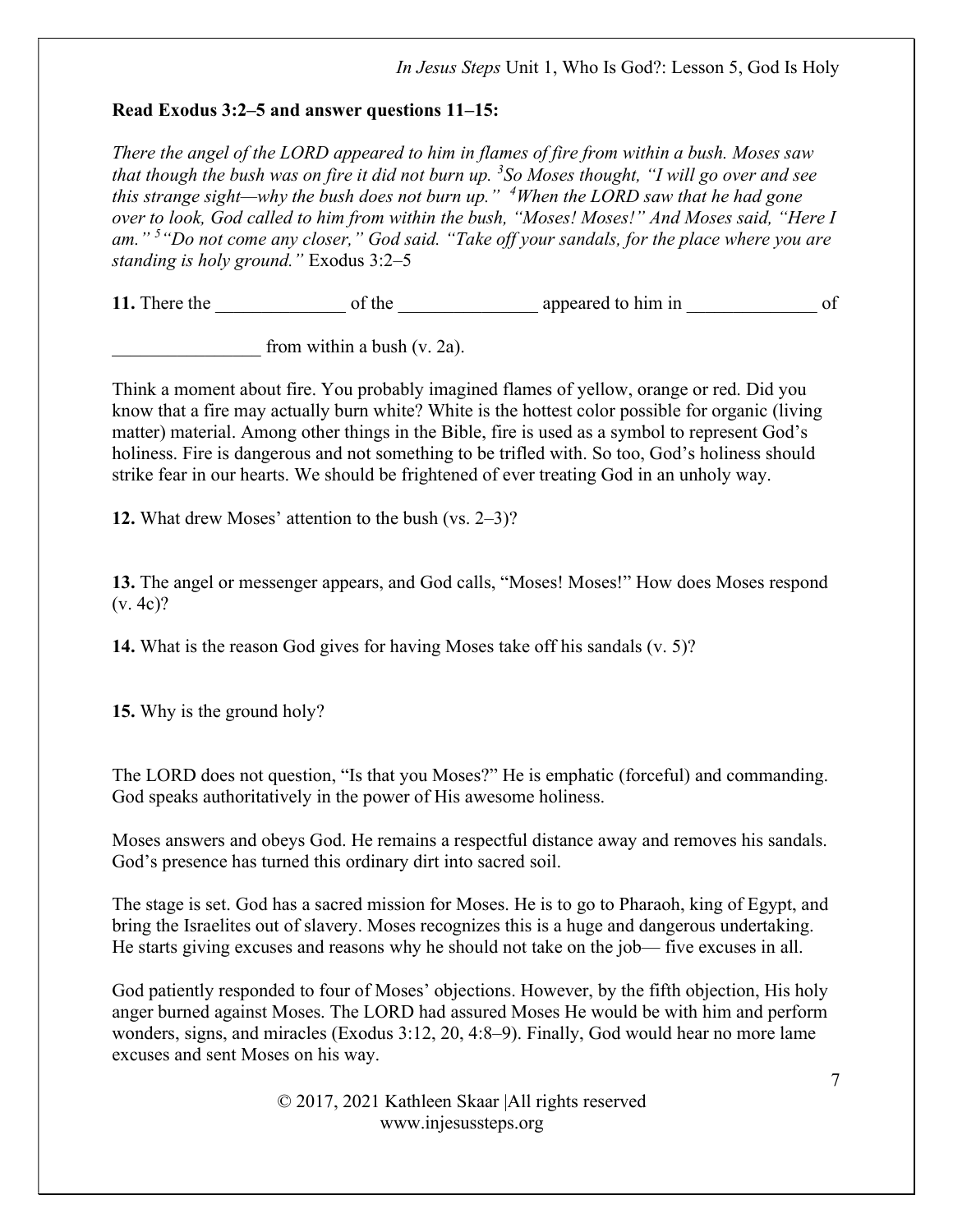Today, believers desire to hear from God and receive a special mission or task. This is a good thing. In America and other countries, we do not usually equate our calling with danger. However, this could change at any time. The prophets in the Old Testament and the disciples in the New Testament were quite familiar with danger. They were often persecuted, oppressed, and killed. This is also true of Christians living in certain countries today.

16. How do you think you would react if God called you to a dangerous mission?

Accountability: Be prepared to share your answer #16 with the other disciples next week.

The LORD was with Moses and freed the Israelites with wonders, signs, and miracles. In the third month after the Israelites left Egypt, they came to the desert of Sinai and camped in front of a mountain. Moses went up the mountain, where God spoke to him. The LORD had a message for the people He freed from bondage.

## Read Exodus 19:5–6 and answer questions 17–19:

"Now if you obey me fully and keep my covenant, then out of all nations you will be my treasured possession. Although the whole earth is mine,  $^6$  you will be for me a kingdom of priests and a holy nation. These are the words you are to speak to the Israelites." Exodus 19:5–6 (Covenant is an agreement, pact, treaty, or alliance between two parties.)

17. What must the people do to be God's treasured possession (v. 5)?

18. By obeying God and keeping His covenant, even though the whole earth is His, they will be for the LORD a kingdom of  $\qquad \qquad \text{and a} \qquad \qquad \text{ntion } (v.6)$ 

**Definition:** *Obedience* means to comply (follow, observe) with an order, request, or law. It is submission to another's authority.

19. Why do you think obedience is important to God?

The Lord created people for relationship on His holy terms. As Creator of the universe, He has the right to make the rules. We were made in God's image to think and act like He does. He does not want to be with people who run amok (without control).

20. Are you concerned that studying about God's holiness will change your *friendship* with God? Yes No Maybe (Underline One) Explain your answer: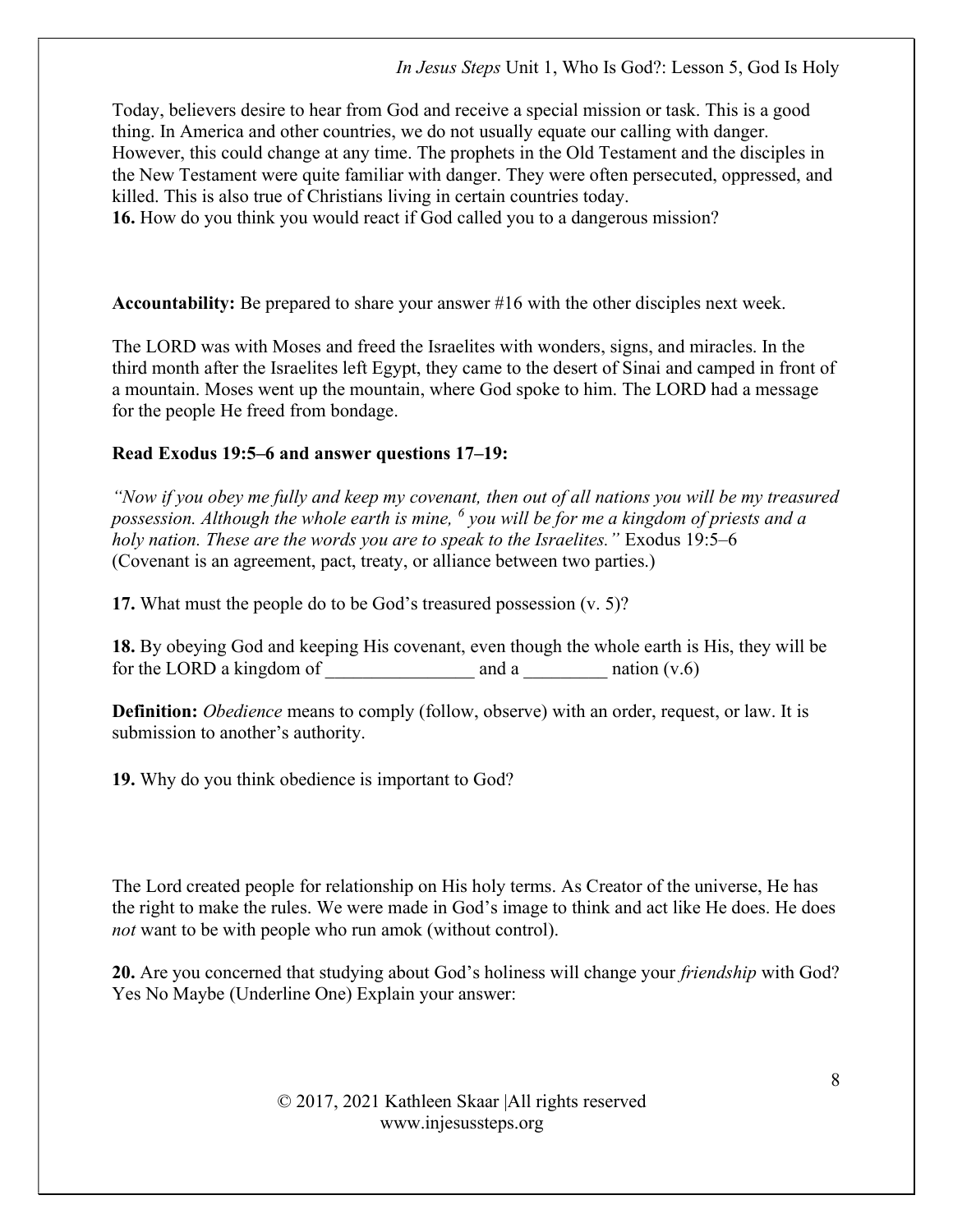Learning about God's holiness *should* change our friendship with God. It should make our relationship genuine and thus, better. It is important to consider friendship with God according to His requirements. Friendship with God is *not* like our like human relationships.

God called Moses and Abraham His friends because they trusted and obeyed Him. Think about it. How many people would you call your friend, if they required your submission and obedience to their every command? Friendship with God is not based on equality like human relationships, because we are not His equal. No one is.

Jesus had friends while on earth, but He had the same requirements. He expected His disciples to obey Him. He ate with sinners who turned from their sin and obeyed Him. Jesus did not call the religious leaders of the time His friends because they did not obey God, especially in their hearts.

21. Read John 15:14. Jesus said, "You are my if you do what I

You are my friends if you do what I command. John 15:14

God is holy yet He also is relational. The challenge is to understand both, and to relate to God on His terms. There will always be a tension (balance, stress) between God's holiness and His relational character.

The prophet Moses was successful in relating to God on His terms. Two months after the Israelites left Egypt, they came to the desert of Sinai and camped by Mt. Sinai (Exodus 19:1). Moses climbed Mt. Sinai to meet with God and receive instructions. He actually climbed the mountain and met with God on a number of different occasions. The following happened before the people's rebellion of idol worship with the golden calf.

God told Moses at their first meeting on Mt. Sinai:

"Now if you obey me fully and keep my covenant, then out of all nations you will be my treasured possession. Although the whole earth is mine, <sup>6</sup>you will be for me a kingdom of priests and a holy nation. These are the words you are to speak to the Israelites" (Exodus 19:5–6).

Moses came down from the mountain and spoke the words the Lord had commanded him. The people all agreed to obey God and the terms of the covenant. They were agreeing to be holy—to be set apart.

God had chosen Moses to continue to lead the Israelites. Therefore, God wanted the people to obey Moses as His spokesperson. In order to get the people's attention and make sure they did obey, God made His holy presence known.

Moses prepared the people to meet the Holy One of Israel. They were instructed to wash their clothes as an outward sign of holiness. Moses also ordered the Israelites not to go up the mountain or to touch it. If they did, they would not be permitted to live. They would die.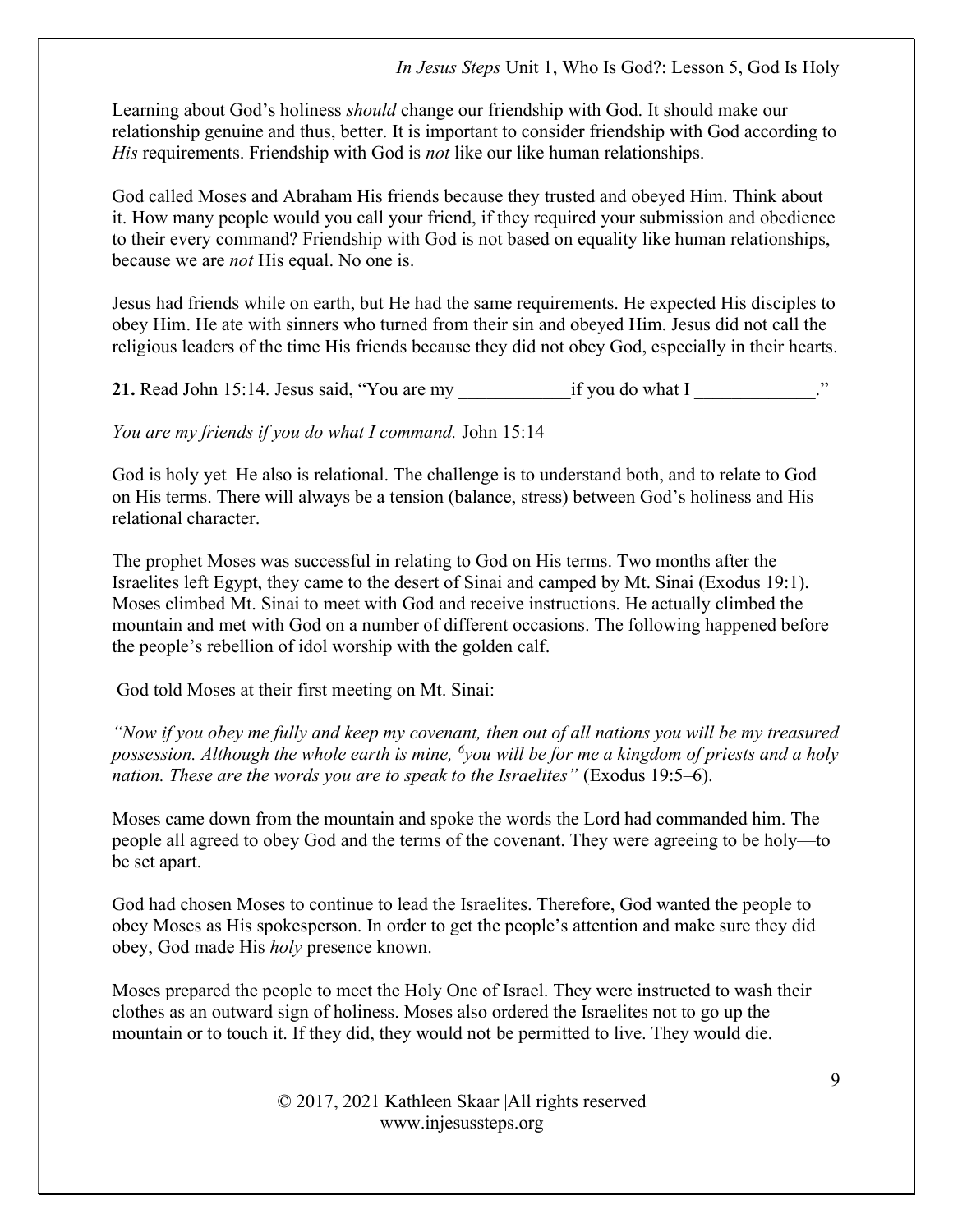After the people were made ready, God revealed His presence through thunder and lightning, with a thick cloud over the mountain and a very loud trumpet blast. The LORD descended to the top of Mt. Sinai in fire, and the whole mountain trembled violently. The people also trembled (shook) in fear.

The sixth time God called Moses to the top of the mountain, He gave Moses the law and the commandments (Exodus 24:12). In order for God's holy presence to be among the Israelites, God gave Moses instructions for a sanctuary (Exodus 25:8–9). A sanctuary was a place set apart as a dwelling place for the Lord. God is omnipresent (present everywhere), but He made a way for the people to understand the holiness of His presence.

All of the sanctuary's (tabernacle) furnishings were carefully chosen and made. They were holy to the Lord. Especially holy was the ark of the Covenant. It was carefully placed behind a curtain made of finely twisted blue, purple, and scarlet yarn and linen. This place was known as the Most Holy Place.

The Ark of the Covenant (Testimony) represented God's throne room. The word *ark* means box or chest. The Ten Commandments, engraved on stone tablets, were placed inside the ark. God would remain present with His people if they followed His commandments or covenant.

# Action Step

22. Take some time to think about your relationship with a holy God. Do you treat His name with respect? Do you listen, watch, or read anything that misuses His name? Do you submit to His sovereign plan for your life? Do you follow His holy Son each day? How do you honor Him?

After thinking about your relationship with God, write down areas you will work on to improve your relationship with our holy God.

Accountability: Be prepared to share your action step #22 with the other disciples next week.

—End Day Two—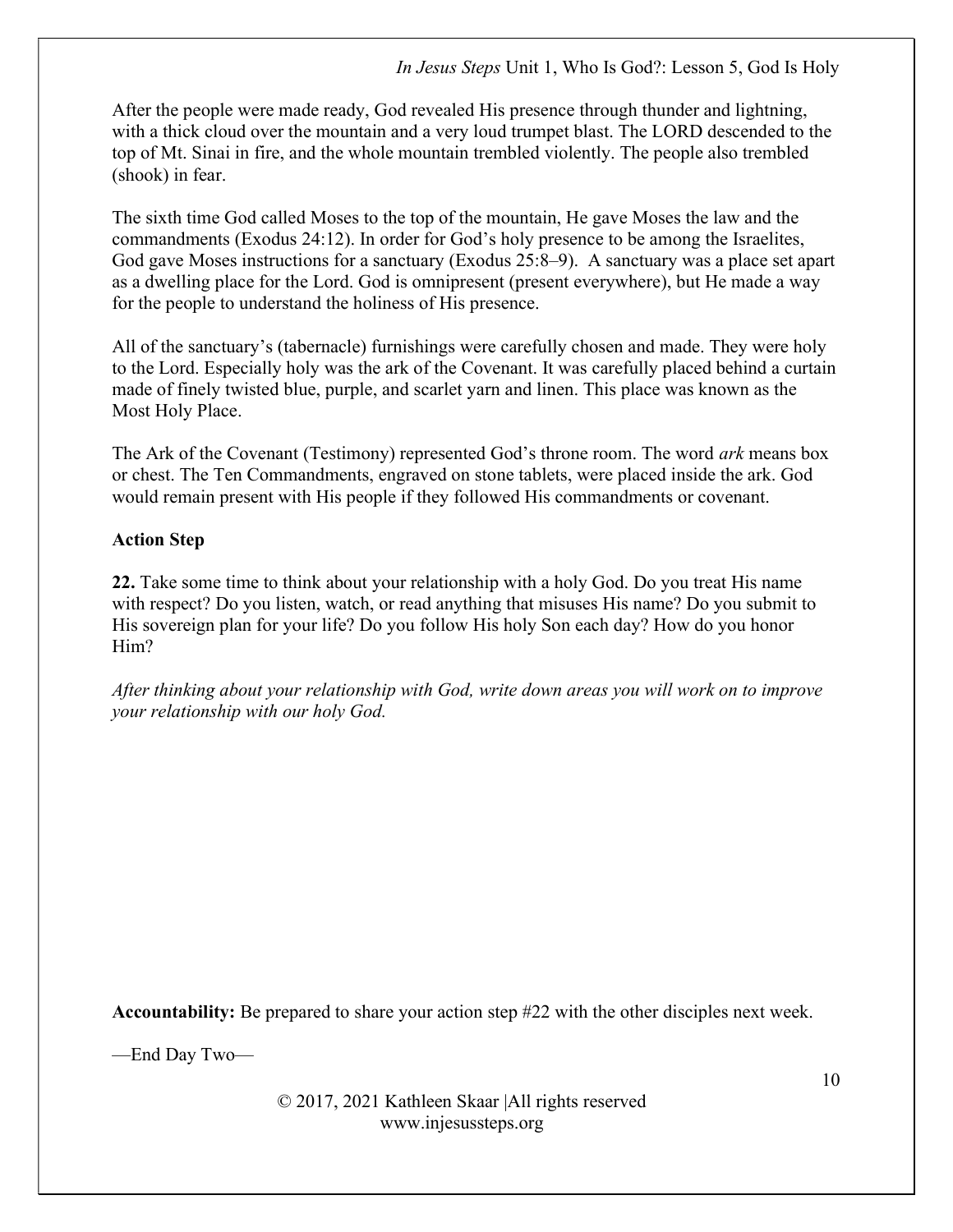# Three God's Holy Presence

Even though God revealed His holiness at Mt. Sinai, Nadab and Abihu did not take it seriously. These were Aaron's sons. Aaron was Moses' older brother, and God had chosen and appointed him high priest. His sons were to serve as priests with him. As per God's instructions, Moses conducted a formal and holy ceremony anointing them and installing them into service.

**Definition:** In the Old Testament *anoint* means to apply or rub oil on a person or thing (Exodus 40:9). Biblical anointing is used for consecration (setting apart a person or object), healing (James 5:14), and burial (John 19:39–40). God gave Moses a special formula for the oil that was to be used only for anointing the priests. The first priest, Aaron, and subsequent priests were anointed with this special oil (Exodus 30:30).

# Read Leviticus  $10:1-2$  and answer questions  $23-27$ :

Aaron's sons Nadab and Abihu took their censers, put fire in them and added incense; and they offered unauthorized fire before the LORD, contrary to his command.  $^{2}$ So fire came out from the presence of the LORD and consumed them, and they died before the LORD. Leviticus  $10:1-2$ 

**Definitions:** A *censer* is a vessel or holder for burning hot coals and incense. *Incense* is made with natural materials to produce a fragrant odor when burned.

23. What did Nadab and Abihu put into their censers (v. 1a)?

24. Did the Lord authorize or approve their actions (v. 1b)? Yes No (Underline One)

25. Did Nadab and Abihu do what God had commanded (v. 1c)? Yes No (Underline One)

26. What did God do to Nadab and Abihu (v. 2)?

27. Why do you think God's fire consumed them and they died?

Aaron's sons did not treat God as holy. They did not consider the LORD worthy of obedience, so they took control of the situation. We do not know exactly why their actions were sinful, but they were clearly contrary to God's command. Nadab and Abihu took a holy job and a holy place and turned them into something unimportant and commonplace.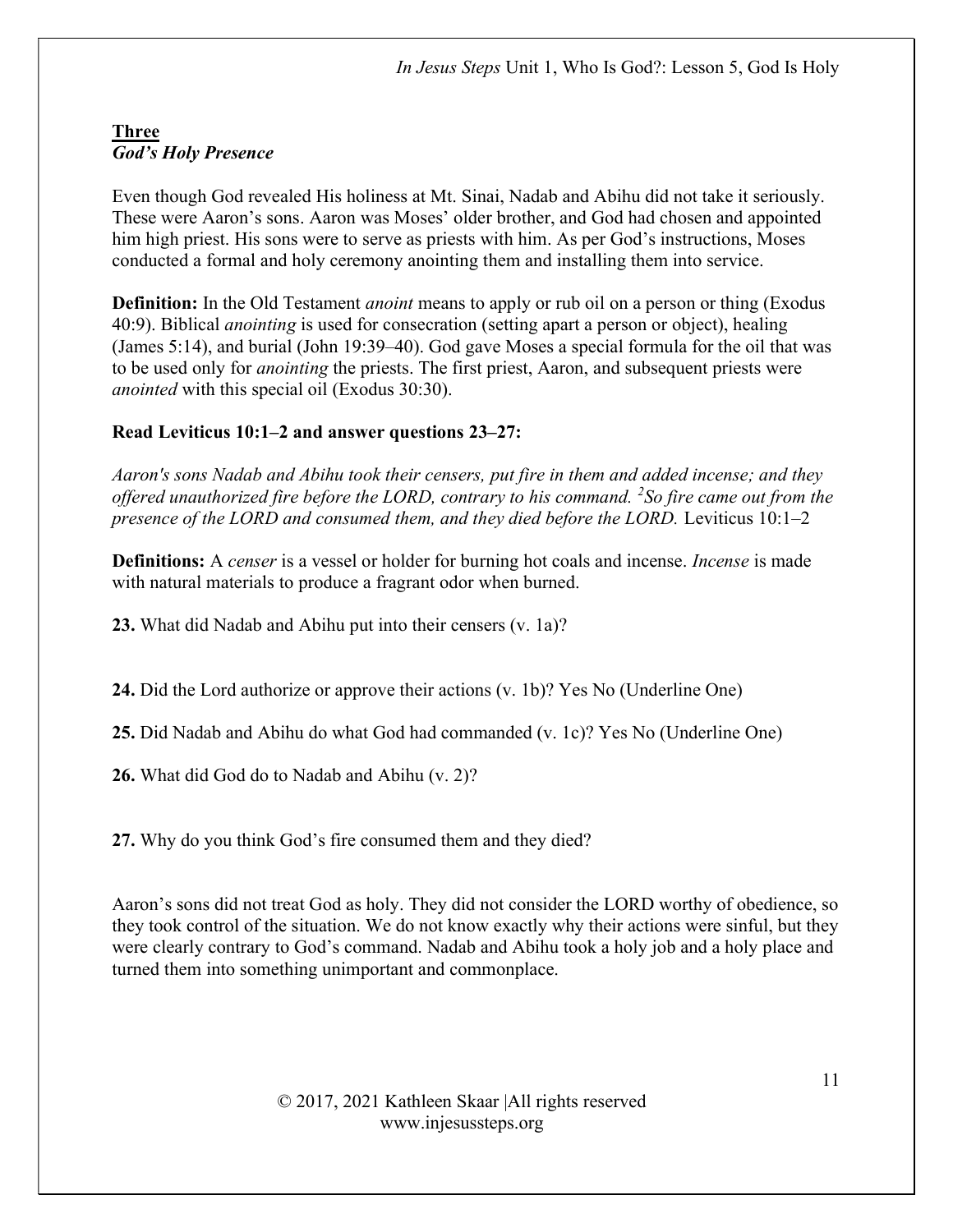#### Read Leviticus 10:3 and answer questions 28–31:

Moses then said to Aaron, "This is what the LORD spoke of when he said:" 'Among those who approach me I will be proved holy; in the sight of all the people I will be honored.'" Aaron remained silent. Leviticus 10:3

28. How did Moses explain the deaths of the two priests, Nadab and Abihu?

29. Is God honored when we disobey Him? Yes No (Underline One)

30. What will you do to change any areas of your life where you are disobeying and dishonoring God to areas of obedience and honor?

31. If you are struggling or need help with obeying God in some area of your life, share with your discipleship team and pray for each other at the next meeting.

Accountability: Be prepared to share your answers to #30–31 with your discipleship team.

By setting up the sanctuary, God was teaching a powerful lesson on His absolute holiness. It was a restricted place. It had limited access. Only the priests were allowed in the Holy Place of the sanctuary, and even they were not allowed in the Most Holy Place.

Aaron, the first high priest, was the only one authorized to enter behind the yarn and linen curtain (veil) and into the Most Holy Place. Anyone else who entered would die. The high priest was only permitted to enter the Most Holy Place once a year. If he entered at any other time, he would die (Leviticus 16:2).

The reason the high priest went behind the veil into the Most Holy Place was to make atonement for the people. The word *atonement* means to bring together as one those who were enemies. Humans are considered enemies of God because of sin (Romans 5:10). God is righteous and must judge wrongdoing.

God established the Day of Atonement for the Israelites to have their sins forgiven each year. This was a way to restore holy fellowship. It involved a substitute to receive the punishment for their sins.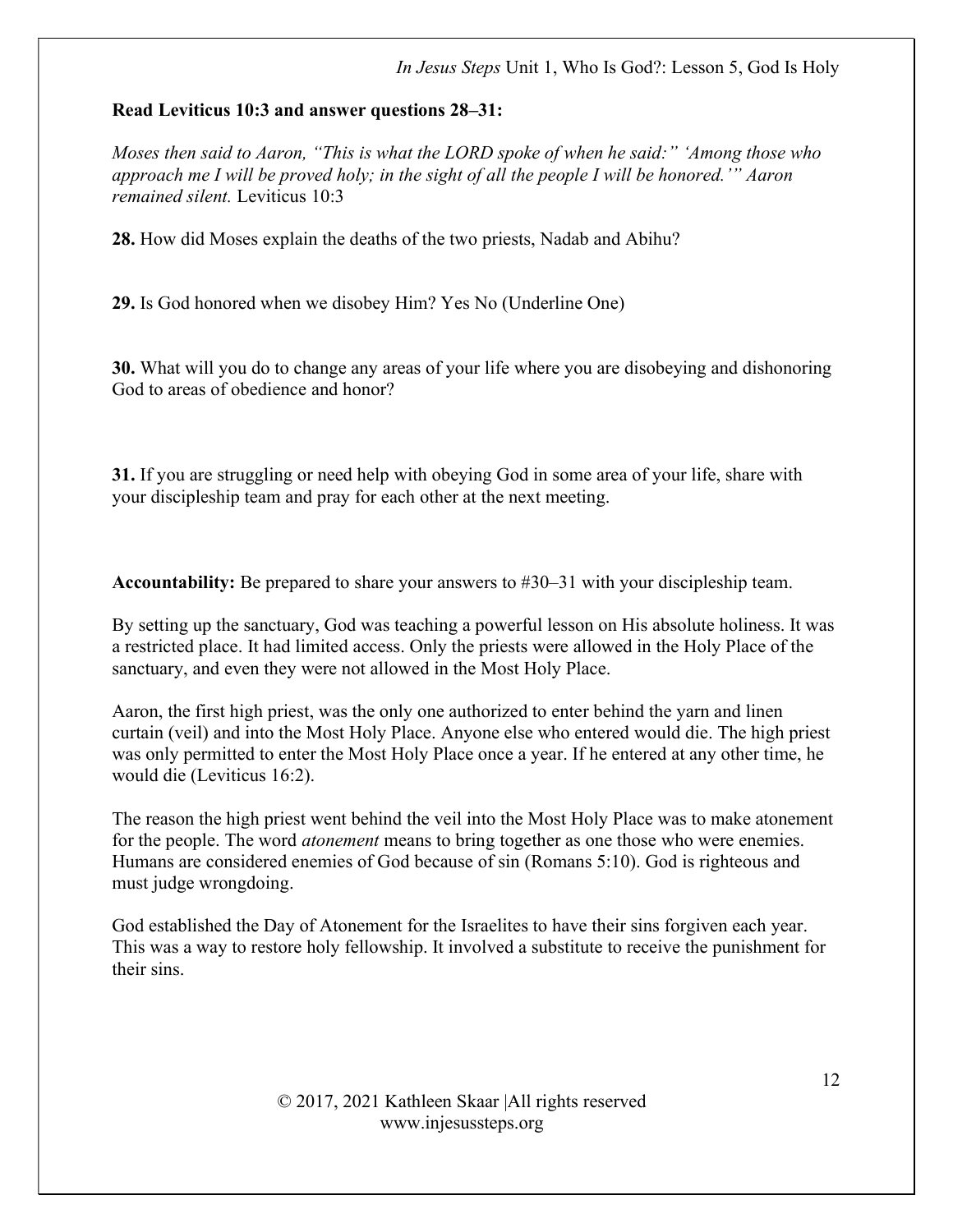# Cost of Sin

God is the giver of life. He created all life. He has the right and sovereign power to give life and to take it away. We learned in *Lesson 1: God Is Good* of this study about Adam and Eve. They were banished from the Garden of Eden for disobeying God. The cost of their sin was physical death; they would return to the dust of the ground. Although their death did not happen immediately, they eventually died.

God is merciful. Instead of taking their lives at the moment of their sin, God took the life of an animal. From the animal, he made garments of skin for Adam and Eve and clothed them (Genesis 3:21). They were able to live a certain number of years before they physically died.

Sacrifices continued with their children, Cain and Abel, and their descendants. However, it was through Moses that God gave the people the formal sacrificial system and law. It was designed to restore fellowship by covering sin. Remember, God is holy and will not be in relationship with unholy creatures. But He is also merciful, gracious, and loving. God provided a way for atonement.

## Read Leviticus 17:11 and answer questions 32–34:

For the life of a creature is in the blood, and I have given it to you to make atonement for yourselves on the altar; it is the blood that makes atonement for one's life. Leviticus 17:11

32. What made atonement for one's life before Christ came to *earth to die as the perfect, sinless* sacrifice for our sins?

33. Why did an animal have to be sacrificed?

34. Did you realize God is so serious about sin? Yes No (Underline One)

The cost or punishment for sin is death. The killing of an animal is a vivid picture of the price for disobeying God. Rebellion is serious business.

On the Day of Atonement, the high priest would sacrifice a bull and a ram to cover his own sins. He had to seek God's cleansing before He could enter into His presence. Then the high priest was to take two goats, one for sacrifice and one as a live scapegoat. Both the blood of the bull and the goat were sprinkled on the front of the atonement cover in the Most Holy Place (Leviticus 16).

The high priest was to lay both hands on the scapegoat and confess all the wickedness and rebellion of the Israelites. In this way he was putting all the sins on the goat's head. The goat was then sent into the desert carrying the sin outside the camp and far away to a solitary place.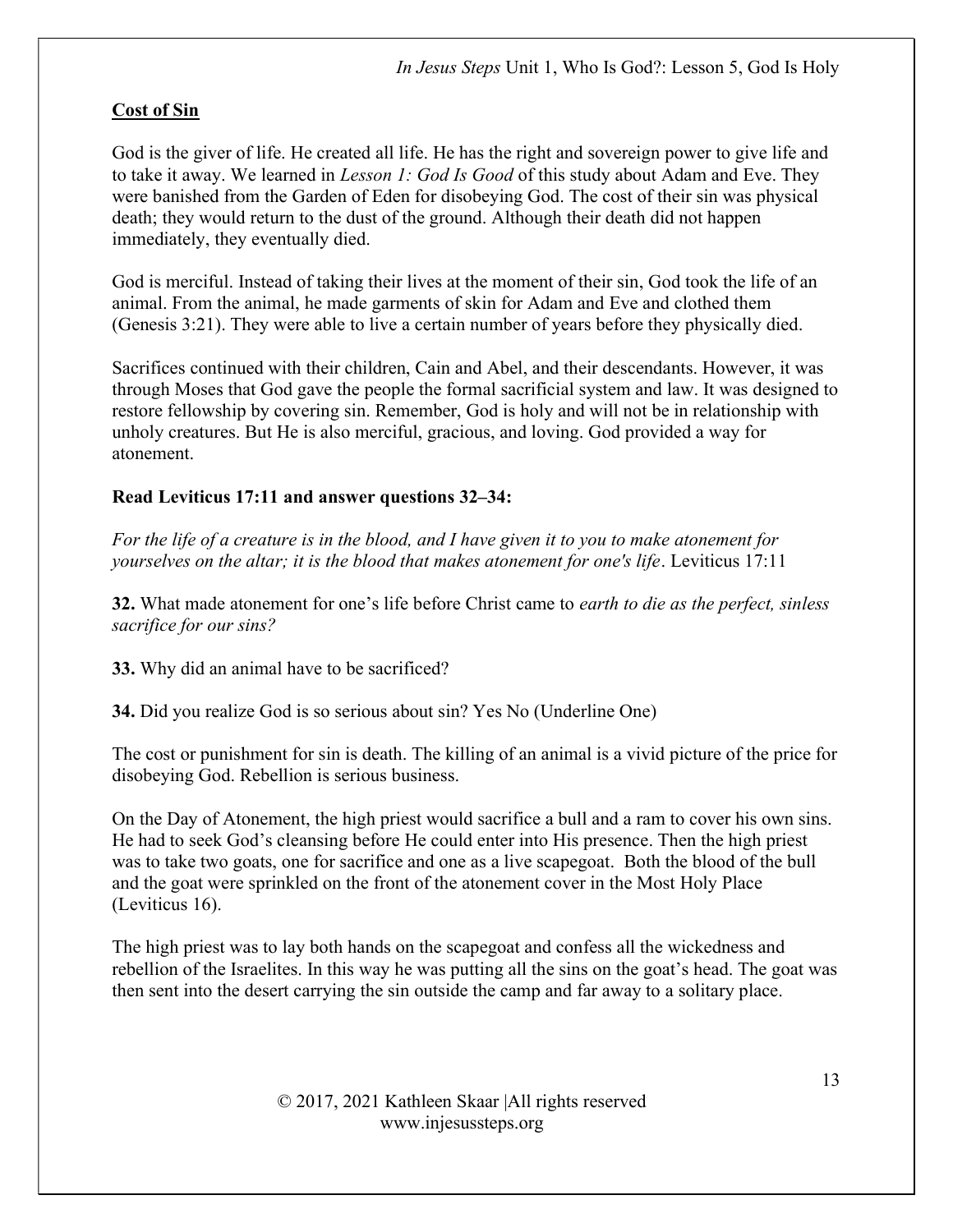In Jesus Steps Unit 1, Who Is God?: Lesson 5, God Is Holy

**Definition:** The *atonement cover*, or *mercy seat*, was a piece of pure gold that covered the top of the Ark of the Covenant. The atonement cover symbolized God's throne and the place to seek forgiveness for one's sins. When the blood of a bull and goat were sprinkled on the atonement cover it would "cover" over Israel's sins.

35. Read Leviticus 16:30. What was the reason for the atonement day?

. . . because on this day atonement will be made for you, to cleanse you. Then, before the LORD, you will be clean from all your sins. Leviticus 16:30

36. Review and think about days 1–3 of this lesson. How are God's holiness and human sin opposed (in conflict) to each other?

#### Action Step:

37. Ask the Holy Spirit to help you understand and appreciate God's holiness as well as leading you in a meaningful worship time. Share how the Holy Spirit led you:

Accountability: Be prepared to share your answers to #36–37 with your discipleship team.

—End Day Three—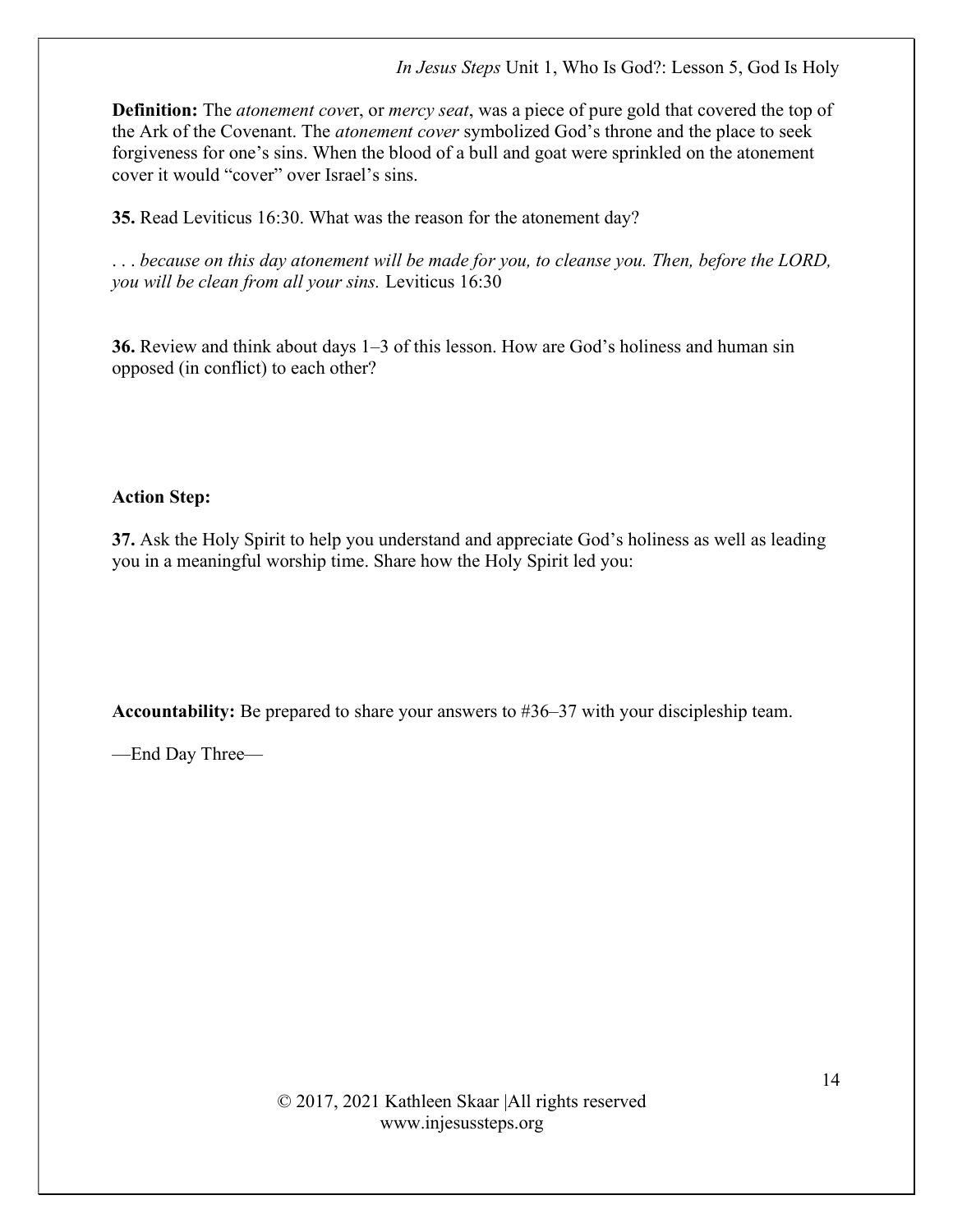#### Day Four Holy Jesus

Eric Liddell, again, helps us to understand the importance of the holiness of God.<sup>4</sup> Even though the Olympic Committee would not change the schedule, they offered Eric the opportunity to run the 200-meter and 400-meter races. These events were *not* scheduled on Sunday. Similarly, Eric was also not favored to win a medal in either of these, but he agreed to run.

Eric was still subject to cruel words. At the beginning of the games when the teams were gathered, Lord Cadogan moved among them shaking their hands. He was head of the British Olympic Committee. At that time, the United Kingdom of Great Britain was comprised of England, Northern Ireland, Scotland, and Wales.

When Lord Cadogan stopped in front of Eric, he said loudly, "To play the game is the only thing in life that matters." Everyone, including Eric, knew what he intended. He meant that Eric's decision not to run the 100-meter race had cost Great Britain a gold medal. His words stung as they were supposed to. But no matter how much criticism and cruel comments, Eric did not regret his decision. Games are not the only thing in life that matters—God is the only one who matters.

The crowds numbered 60,000 from around the world. There was particular interest in the 400 meter race because twice in the heats, a new record had been set. Eric entered the stadium with a note in his pocket. He had received it earlier from a worker for the British team. It read:

"In the old book it says, 'He who honors Me, I will honor.' "

The quote was taken from 1 Samuel 2:30c and meant a lot to Eric. No matter what happened, he had honored God. This was his foremost desire in life: to glorify God.

Eric took off at the start of his race. It seemed to the crowd that he was running the 100-meter instead of the 400-meter. He was running too fast to keep up that pace. People familiar with running did not think he would have the stamina to finish the race.

But with God's help, he kept going. He finished the race with a burst of energy that had the crowd in a frenzy. He not only won the gold medal but had set a new record. The previous recordholder was in the race and came in a distant second.

38. If Eric had not won or even placed in the 400-meter race, would he have still honored God? Yes No (Underline One)

Eric was a Christian. As the Bible commands, he honored our triune God (John 5:23; 1 Corinthians 6:19–20). He treated God with respect and reverence. He treated God as holy, just

<sup>4</sup> The following material about Liddell is gleaned from Ibid., 51–61 and the direct quotes are found on pg. 51 and 57, respectively.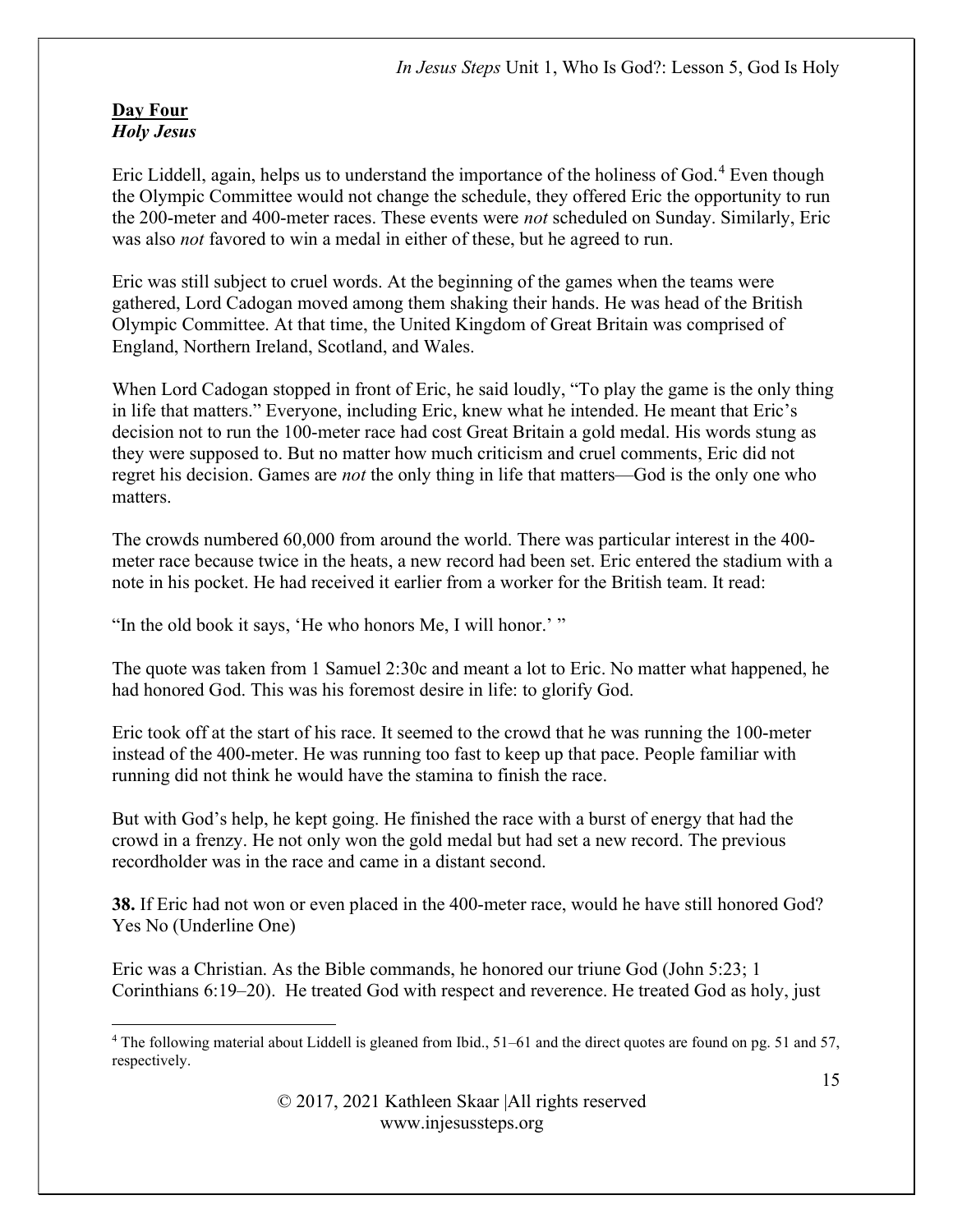#### In Jesus Steps Unit 1, Who Is God?: Lesson 5, God Is Holy

as the Old Testament and the New Testament instructs us. In the Old Testament, God's dwelling place (tabernacle, sanctuary) was designed with this in mind.

In setting up the tabernacle, God was giving the people a tangible copy of His throne room in heaven (Hebrews 8:5). Through it, God was graciously revealing truth to them. Here are four truths to consider:

First: He was giving a clear picture of His holiness. He is set apart and not to be approached in any random way. God is worthy of all respect and reverence. God is sacred. He established the sanctuary with its sacrificial laws as the method and way for the Israelites to worship Him.

Second: He is pure and those coming into His presence must be pure also. Sin is not acceptable.

Third: Sin separates us from God. We cannot go into His throne room except by penalty of death. God tells us plainly *that the wages of sin is death* (Romans 6:23). This does not mean that we will physically die, although at some point all of us will. Rather, Romans 6 is saying that sin results in spiritual death.

Fourth: The high priest prefigured Christ, who offered Himself as a sacrifice for sin. In other words, the high priest foreshadowed or pointed to Jesus as the great high priest (Hebrews 4:14).

#### Read Matthew 27:50–52 and answer questions 39–41:

And when Jesus had cried out again in a loud voice, he gave up his spirit.  $51$ At that moment the curtain of the temple was torn in two from top to bottom. The earth shook, the rocks split  $^{52}$  and the tombs broke open. The bodies of many holy people who had died were raised to life. Matthew 27:50–52

39. Jesus' human body died on the cross, and what happened to His spirit (v. 50)?

40. What temple curtain do you think was torn (v. 51)? (cf. Hebrews 9:3)

41. What did the torn, temple curtain (veil) to the Most Holy Place signify (mean, indicate)?

Jesus' physical body died on the cross, but His spirit did not. Jesus is fully man and fully God. God cannot die. Before His body died, Jesus called out in a loud voice, "Father, into Your hands I commit my spirit." Luke 23:46

The curtain or veil separating the Most Holy Place of the temple (sanctuary, tabernacle) was completely torn in two. Jesus' death opened a direct way into God's presence (Hebrews 9:1–14).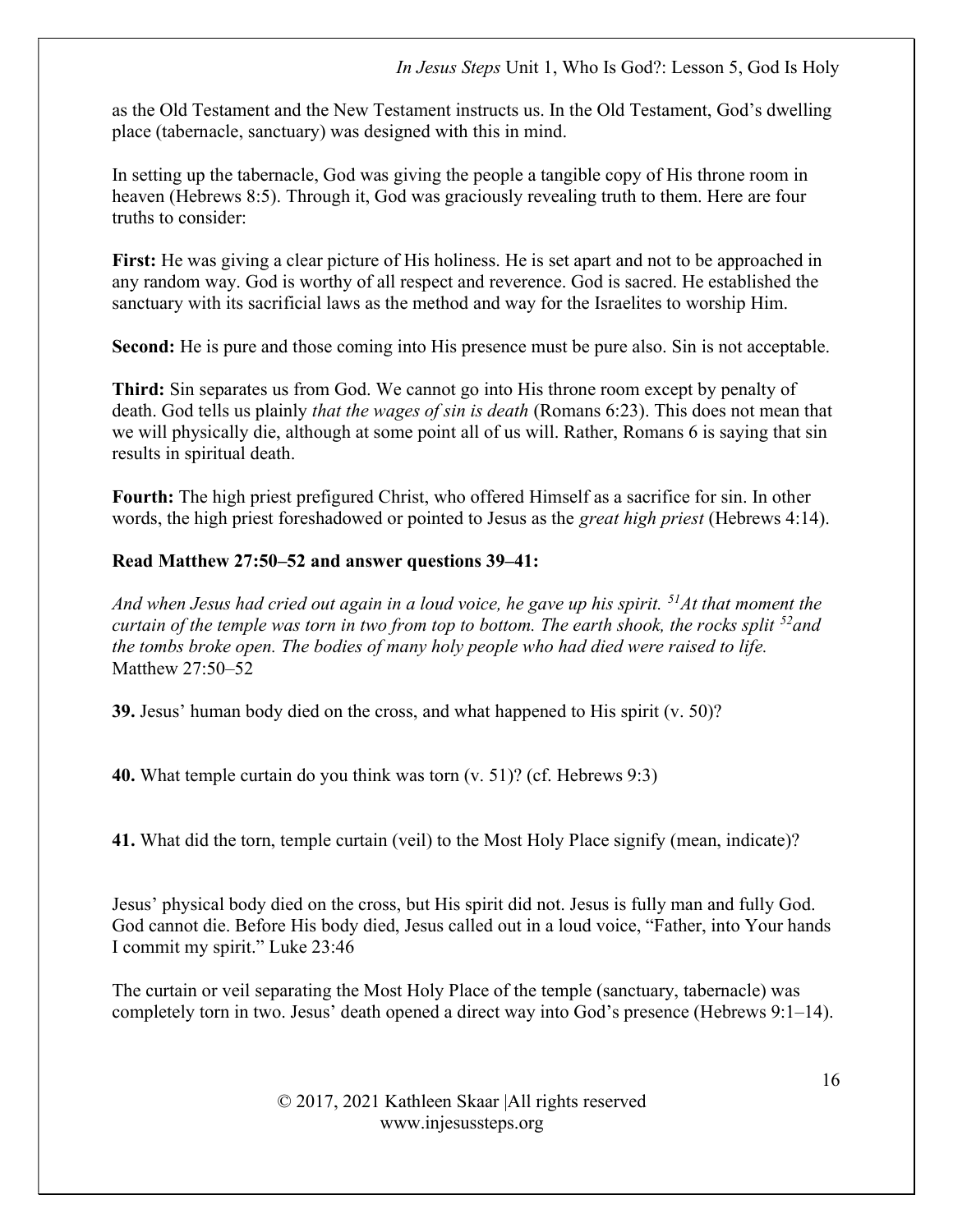42. Read Hebrews 9:22. Why did Jesus die or shed His blood for our sins?

In fact, the law requires that nearly everything be cleansed with blood, and without the shedding of blood there is no forgiveness. Hebrews 9:22

Jesus is holy. He never sinned (1 Peter 2:22). He is the perfect substitute and sacrifice for our sins. The cross that bore the suffering Jesus pulsated, indeed trembled, with God's holiness. Jesus was killed as a sacrifice for our sins. God did not give His Son' life so that we may go on sinning. For those people taking His holiness lightly, caution: You may be putting vourself in grave danger.

Ananias and Sapphira serve as a warning. Husband and wife, they were members of the early church. The members or believers at that time were "one in heart and mind" . No one claimed that any of their possessions was their own, but they shared everything they had (Acts 4:32–35).

If anyone were in need, those who had land or houses would sell them and lay the money at the apostles' feet. In this way, the money could be given to anyone as they had need. This is certainly a way of honoring God and taking care of His people.

Ananias sold a piece of property. However, with his wife's knowledge, he kept back part of the money for himself. He took the rest and laid it at the apostles' feet. By this act Ananias was pretending that he was giving the whole amount to the church.

43. Do you think Ananias did something wrong? Yes No (Underline One)

The Holy Spirit alerted the apostle Peter about Ananias' sin. Peter then questioned Ananias and said, "Ananias, how is it that Satan has so filled your heart that you have lied to the Holy Spirit and have kept for yourself some of the money you received for the land?" (Acts 5:3). Ananias had a choice. With his free will and with Jesus' help, he could have been honest. But he was not. It is a choice that we all have.

44. Read Acts 5:4. What was Ananias' sin?

"Didn't it belong to you before it was sold? And after it was sold, wasn't the money at your disposal? What made you think of doing such a thing? You have not lied just to human beings but to God." Acts 5:4

45. Read Acts 5:5. What happened to Ananias?

When Ananias heard this, he fell down and died. And great fear seized all who heard what had happened. Acts 5:5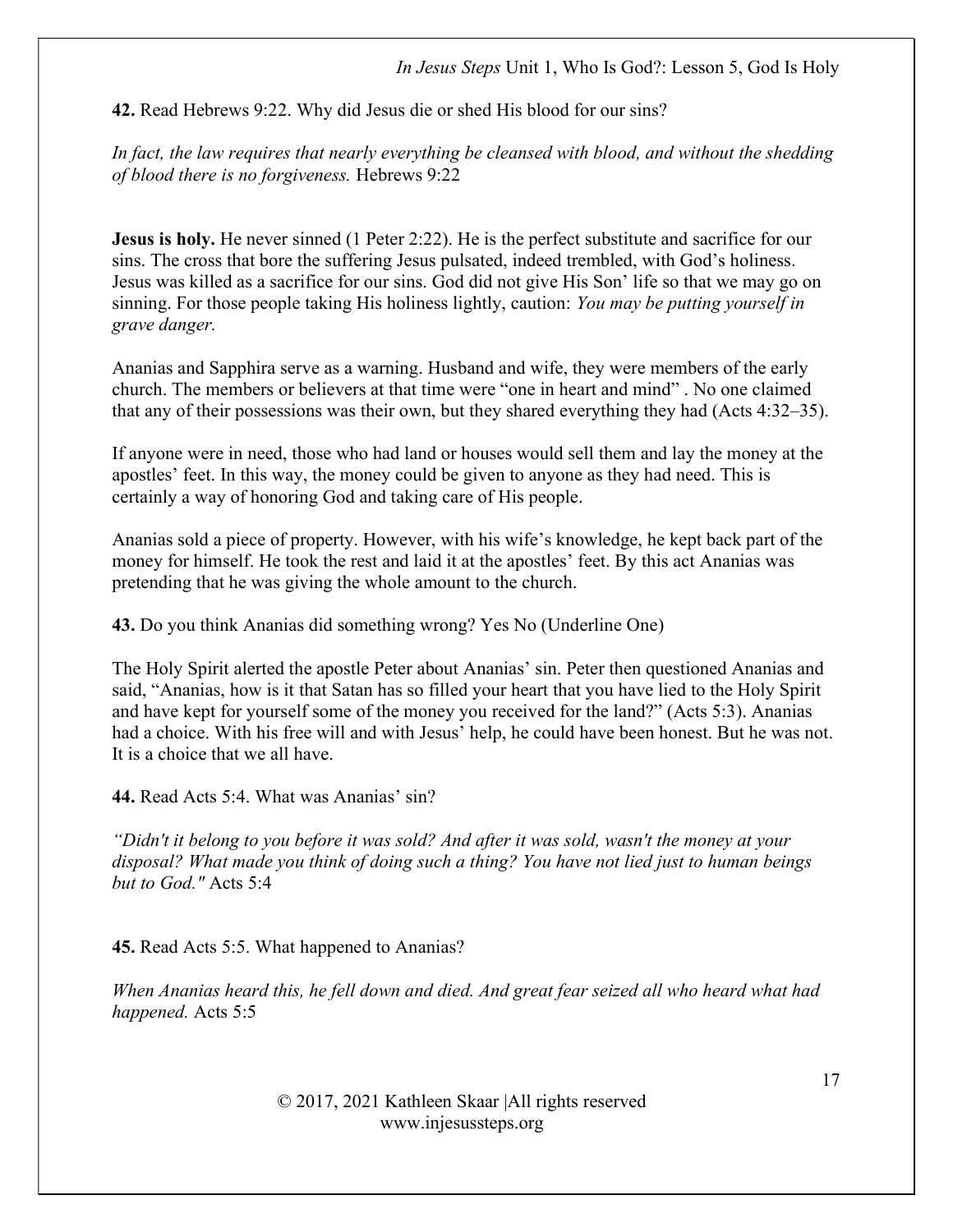Sapphira did not know her husband had died. So, when she appeared about three hours later, Peter questioned her about the price for the land. She also lied and fell down and died.

Recall the note Eric Liddell had received: "Those who honor me I will honor." Here is the rest of that verse: "but those who despise me will be disdained (1 Samuel 2:30)." Disdain means the person is unworthy of one's consideration or respect; it means contempt. God does not think much of those who dishonor Him.

God does not change. The wages of sin is death (Romans 3:23). The Bible does not tell us whether Ananias and Sapphira will be separated from God forever. Will they go to hell? We do not know. But holiness is serious and there are dire consequences for sin.

## Read Ephesians 5:3–5 and answer questions 46–48:

But among you there must not be even a hint of sexual immorality, or of any kind of impurity, or of greed, because these are improper for God's holy people.  $4$ Nor should there be obscenity, foolish talk or coarse joking, which are out of place, but rather thanksgiving.  $5$ For of this you can be sure: No immoral, impure or greedy person—such a person is an idolater—has any inheritance in the kingdom of Christ and of God. Ephesians 5:3–5

46. What are improper for God's holy people (v. 3–4)?

47. What is an immoral, impure, and greedy person called (v. 5)?

48. Will an idolater inherit the kingdom of Christ and of God (v. 5)? Yes No (Underline One)

## Read Leviticus 20:7–8 and answer questions 49–50:

Consecrate yourselves and be holy, because I am the LORD your God.  ${}^{8}$ Keep my decrees and follow them. I am the LORD, who makes you holy. Leviticus 20:7–8

49. Why is God telling the Israelites to set themselves apart and be holy (v. 7)?

50. What are the two ways that the Israelites were to become holy (v. 8)?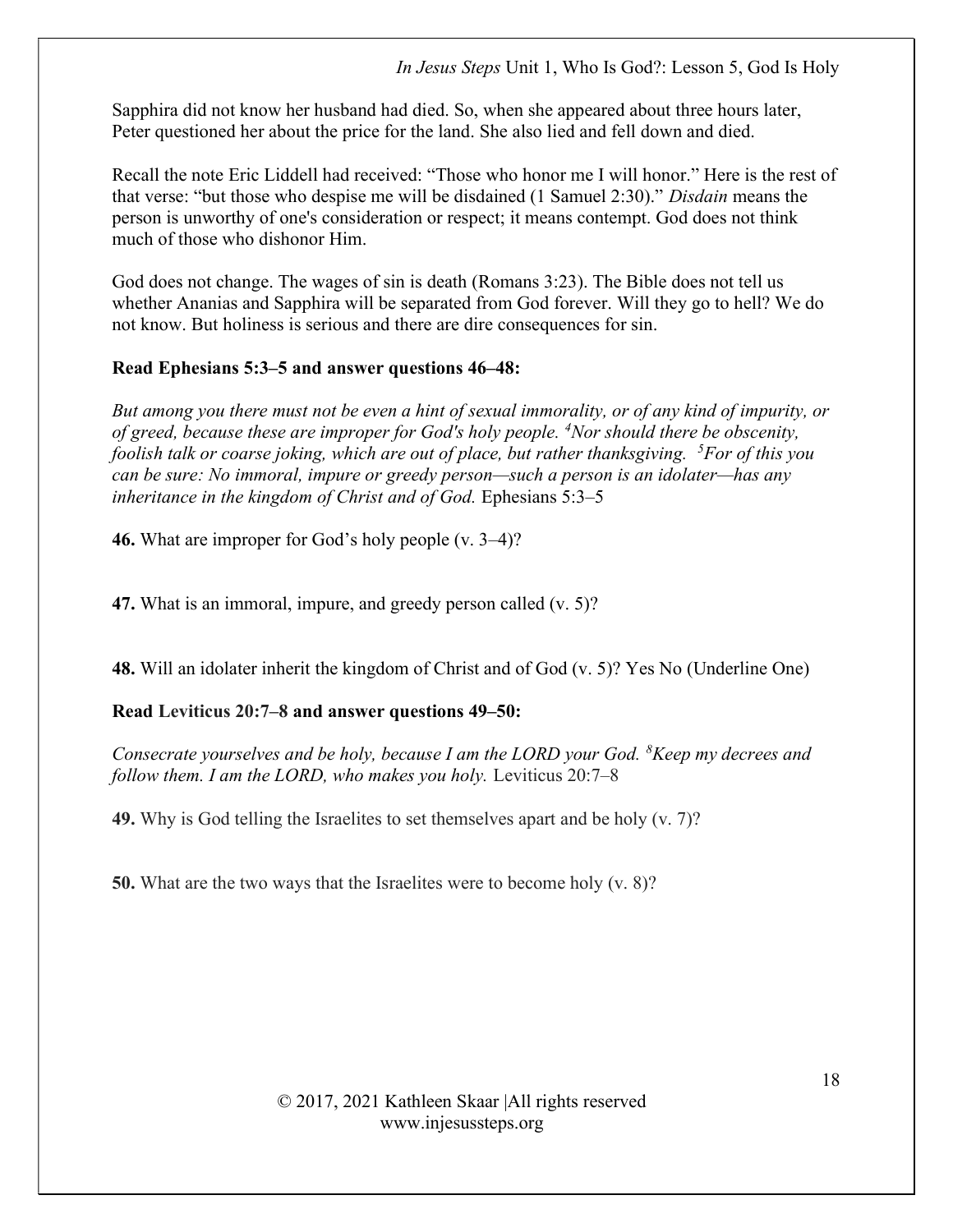## Read 1 Peter 1:15–19 and answer questions 51–54:

But just as he who called you is holy, so be holy in all you do; <sup>16</sup>for it is written: "Be holy, because I am holy." <sup>17</sup>Since you call on a Father who judges each person's work impartially, live out your time as foreigners here in reverent fear.  $^{18}$  For you know that it was not with perishable things such as silver or gold that you were redeemed from the empty way of life handed down to you from your ancestors,  $^{19}$ but with the precious blood of Christ, a lamb without blemish or defect. 1 Peter 1:15–19

51. The apostle Peter says to be  $\qquad \qquad$  in all you do (v. 15).

52. Why should you be holy in all you do (v. 16)?

53. Since you call on God the Father who judges each person's work impartially (fairly), how should you live out your time here on earth (v. 17)?

54. How were you redeemed from sin and an empty way of life (v. 19)?

The Bible tells us nine different times to be holy, because God is holy. We cannot just say a prayer of commitment to Jesus and then, not follow Him. God is looking at our hearts.

## Action Step:

55. Be holy this day. Ask the Holy Spirit to lead you in holy thoughts, deeds, and actions. Share how the Holy Spirit led you:

Accountability: Be prepared to share your action step to #55 with your discipleship team.

—End Day Four—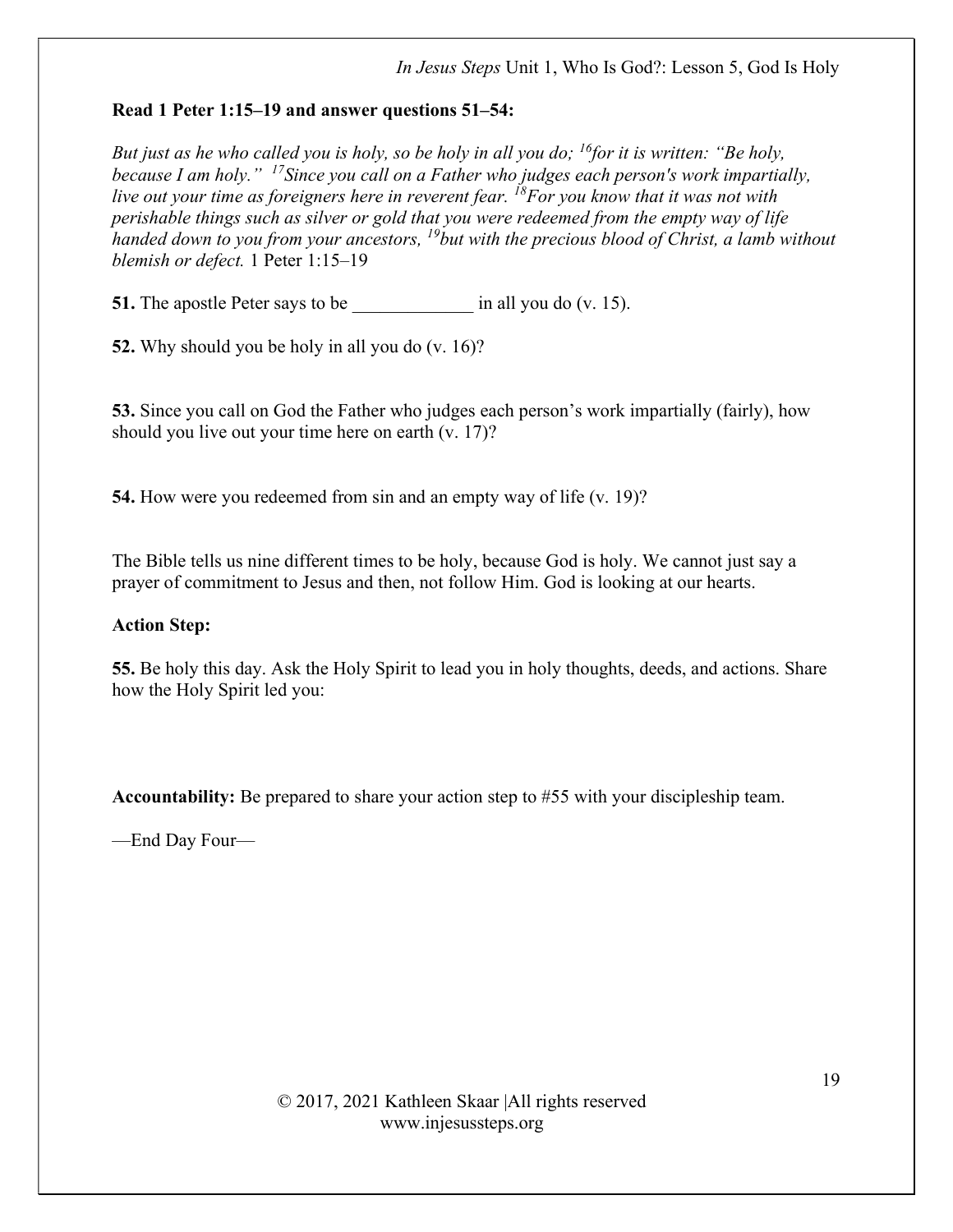#### Day Five Holy Heart

Being holy does *not* just involve doing the right things. It involves doing them with the right mind and attitude. If we have a holy heart, then we will say and do holy things (Luke 6:45).

People have had trouble with their heart attitudes since Adam and Eve. The Lord set up the sacrificial system to help the Israelites with their sin, but many of them missed the point. God wanted them to have a loving attitude toward Him. He wanted their hearts.

# Read Isaiah 29:13 and answer questions 56–57:

The Lord says: "These people come near to me with their mouth and honor me with their lips, but their hearts are far from me. Their worship of me is based on merely human rules they have been taught." Isaiah 29:13

56. The Lord said, "These people come near to me with their mouth and honor me with their lips,

but their are far from me."

57. What was the people's worship of God based on?

About 800 years later, Jesus taught a similar message. There were many religious leaders who did all the right things, but for all the wrong reasons (Matthew 6:5). They wanted to be acknowledged, respected, and admired by the people.

58. Read Ephesians 4:22–24. What should your new self be like (v. 24)?

You were taught, with regard to your former way of life, to put off your old self, which is being corrupted by its deceitful desires;  $^{23}$  to be made new in the attitude of your minds;  $^{24}$  and to put on the new self, created to be like God in true righteousness and holiness. Ephesians 4:22–24

Eric Liddell is a good example of a "new self" in Christ. God had his heart, soul, and mind. Eric was famous in Scotland even before the Olympic Games. He was fast and breaking records. The newspapers printed stories about him all the time.

He was approached by a friend to speak to a group of men about Jesus. Eric's friend thought these men might be willing to come and hear a famous athlete. The gospel would be shared also. Although Eric was shy and not good at public speaking, he accepted. His friend was right about the draw—the men not only came, but listened carefully to what Eric had to say, both about sports and about God.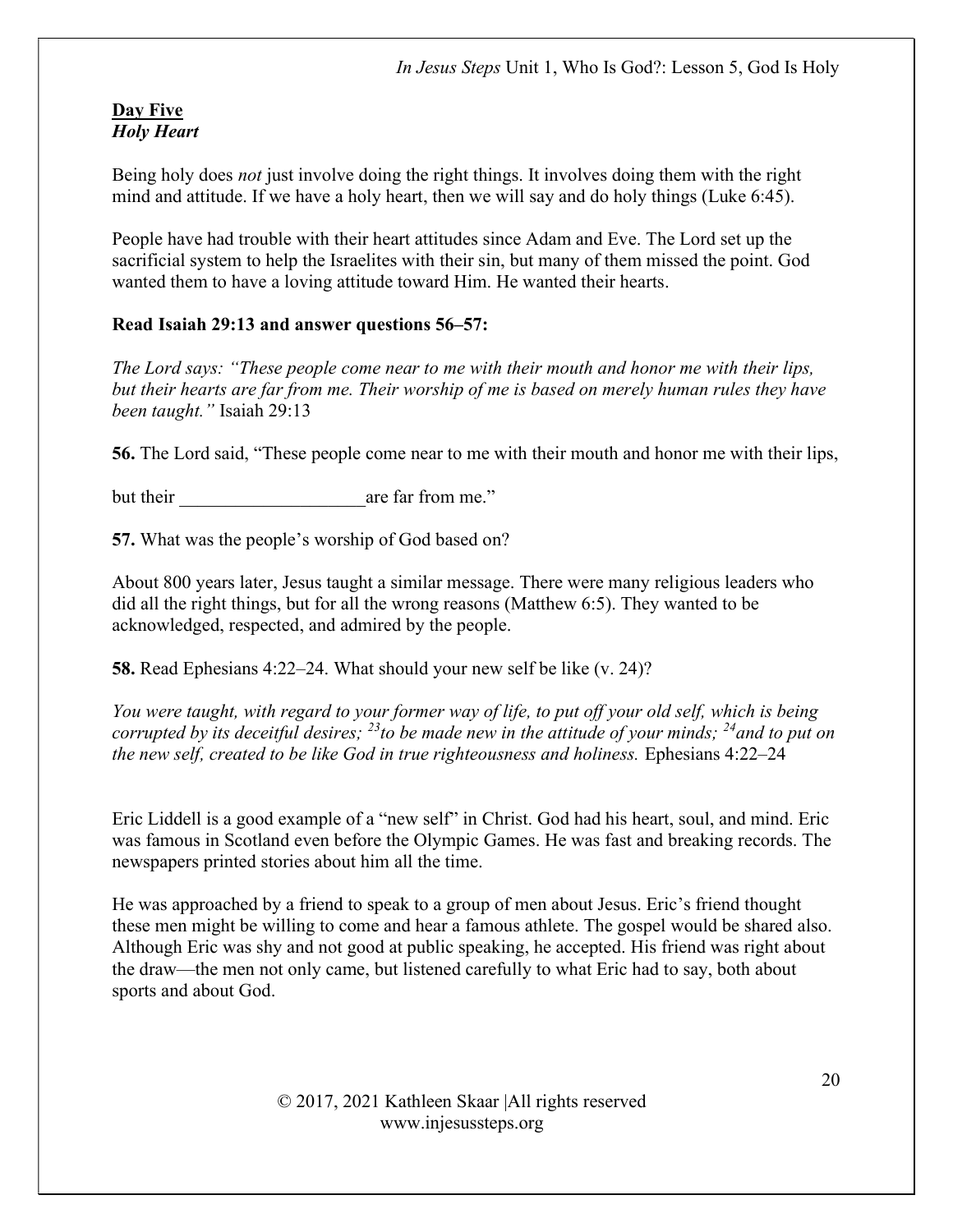Eric said, "Do you want to know the God I love? He has given me strength when I thought I had nothing left. And He has given me these words when I thought I couldn't speak."<sup>5</sup>

The invitations to speak continued. Over the next four years, he spoke his simple message of faith and hope to thousands. It seemed that Eric had a perfect "Christian" career. However, Eric felt called to be a missionary. He had felt God's call since he was a boy.

So, at the height of his fame, both as an Olympic champion and Christian speaker, he told the world that he would be going to China as a chemistry teacher. Of course, his main goal was to tell the Chinese people about Jesus.

# Read Acts 20:24 and answer questions 59–60:

However, I consider my life worth nothing to me; my only aim is to finish the race and complete the task the Lord Jesus has given me—the task of testifying to the good news of God's grace. Acts  $20:24$ 

59. What is the race the apostle Paul is talking about?

60. When Eric accepted God's calling to go to China, what race did he want to complete?

Both Paul and Eric accepted their calling to be holy, like God is holy. They turned from the world in order to be set apart for God. Their race was to tell the world the good news of God's grace through Jesus Christ, our Lord.

Neither Paul nor Eric had an easy time as missionaries. Paul's story is recorded in the New Testament. Eric served in China during a difficult time. The country was not safe. The Chinese nationalist and communist groups were fighting for control of their government. A person's life could be a stake for the wrong loyalties. There were also Japanese invaders. They were vicious fighters. China was soon a war-ravaged country.

Christians were especially hated by the Communists and likely to be killed on the spot. During this time, Eric went from village to village trying to encourage and help the Christians who lived there. It was an extremely dangerous time. He would not have been considered a friend of any of the fighting groups.

World War II began September 1, 1939, and on March 3, 1943, Eric was placed in a Japanese internment camp. Two years later Eric died of a brain tumor. He was 43 years old.

<sup>&</sup>lt;sup>5</sup> Ellen Caughey, Eric Liddell, (Uhrichsville, OH: Barbour Books, 2000), 61.